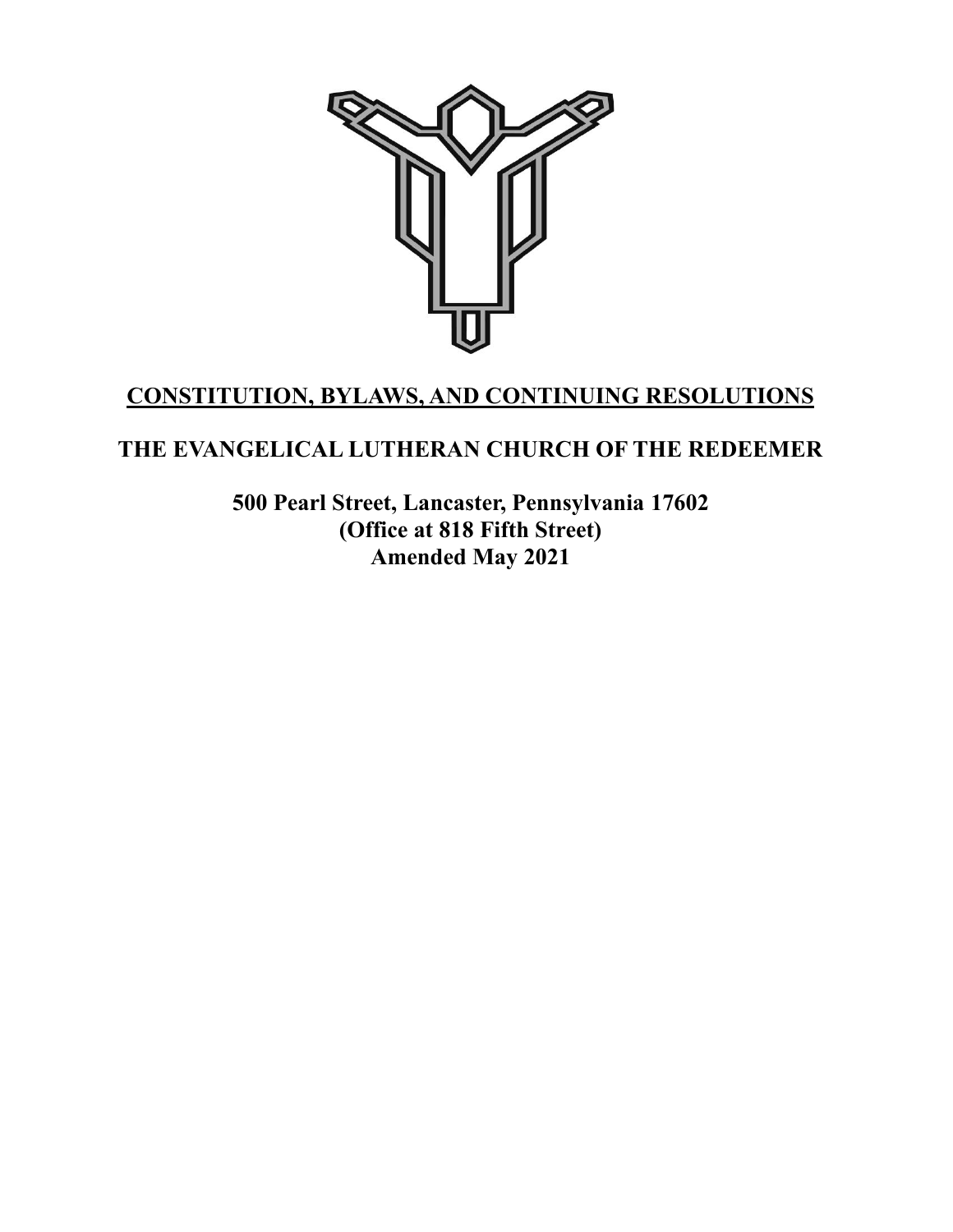# **INDEX**

|                                      |                                        | <b>PAGE</b> |
|--------------------------------------|----------------------------------------|-------------|
| <b>Constitution Numbering System</b> |                                        | 3           |
| Preamble                             |                                        | 3           |
| Chapter 1.                           | Name and Incorporation                 | 4           |
| Chapter 2.                           | Confession of Faith                    | 4           |
| Chapter 3.                           | Nature of the Church                   | 5           |
| Chapter 4.                           | <b>Statement of Purpose</b>            | 5           |
| Chapter 5.                           | Powers of the Congregation             | 6           |
| Chapter 6.                           | <b>Church Affiliation</b>              | 7           |
| Chapter 7.                           | Property Ownership                     | 9           |
| Chapter 8.                           | Membership                             | 10          |
| Chapter 9.                           | <b>Rostered Minister</b>               | 13          |
| Chapter 10.                          | <b>Congregation Meeting</b>            | 18          |
| Chapter 11.                          | <b>Officers</b>                        | 20          |
| Chapter 12.                          | <b>Congregation Council</b>            | 21          |
| Chapter 13.                          | <b>Congregation Committees</b>         | 25          |
| Chapter 14.                          | Organizations within the Congregation  | 32          |
| Chapter 15.                          | Discipline of Members and Adjudication | 32          |
| Chapter 16.                          | <b>Bylaws</b>                          | 34          |
| Chapter 17.                          | Amendments                             | 35          |
| Chapter 18.                          | <b>Continuing Resolutions</b>          | 35          |
| Chapter 19.                          | Indemnification                        | 35          |
| Chapter 20.                          | Parish Authorization                   | 36          |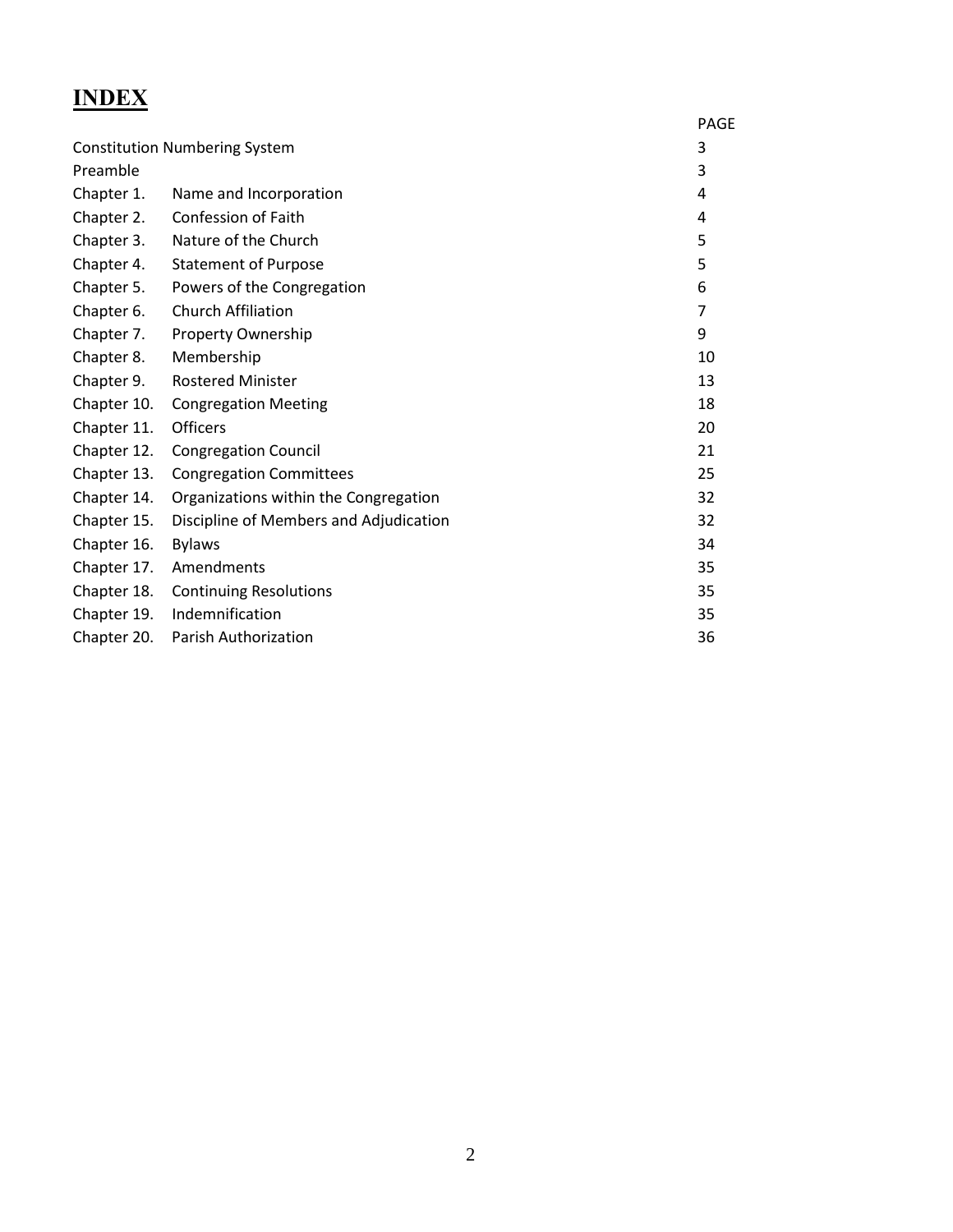# **CONSTITUTION NUMBERING SYSTEM**

The constitution is arranged by chapters.

An asterisk (\*) preceding a heading or number indicates that the text is required by the ELCA and cannot be altered or amended.

The constitution contains constitutional provisions, bylaws, and continuing resolutions.

Constitutional provisions are coded with two sets of numbers, such as C2.07.

Bylaws are coded with three sets of numbers, such as C8.04.01.

Continuing resolutions are also coded with three sets of numbers, except that the third set is preceded by a capital letter, such as C13.07.A05. The "A" indicates it is the first continuing resolution for the year adopted, and the number following the letter indicates the year it was adopted, 2005, in this example.

#### **\*PREAMBLE**

We, baptized members of the Church of Christ, responding in faith to the call of the Holy Spirit through the Gospel, desiring to unite together to preach the Word, administer the sacraments, and carry out God's mission, do hereby adopt this constitution and solemnly pledge ourselves to be governed by its provisions. In the name of the Father and of the Son and of the Holy Spirit.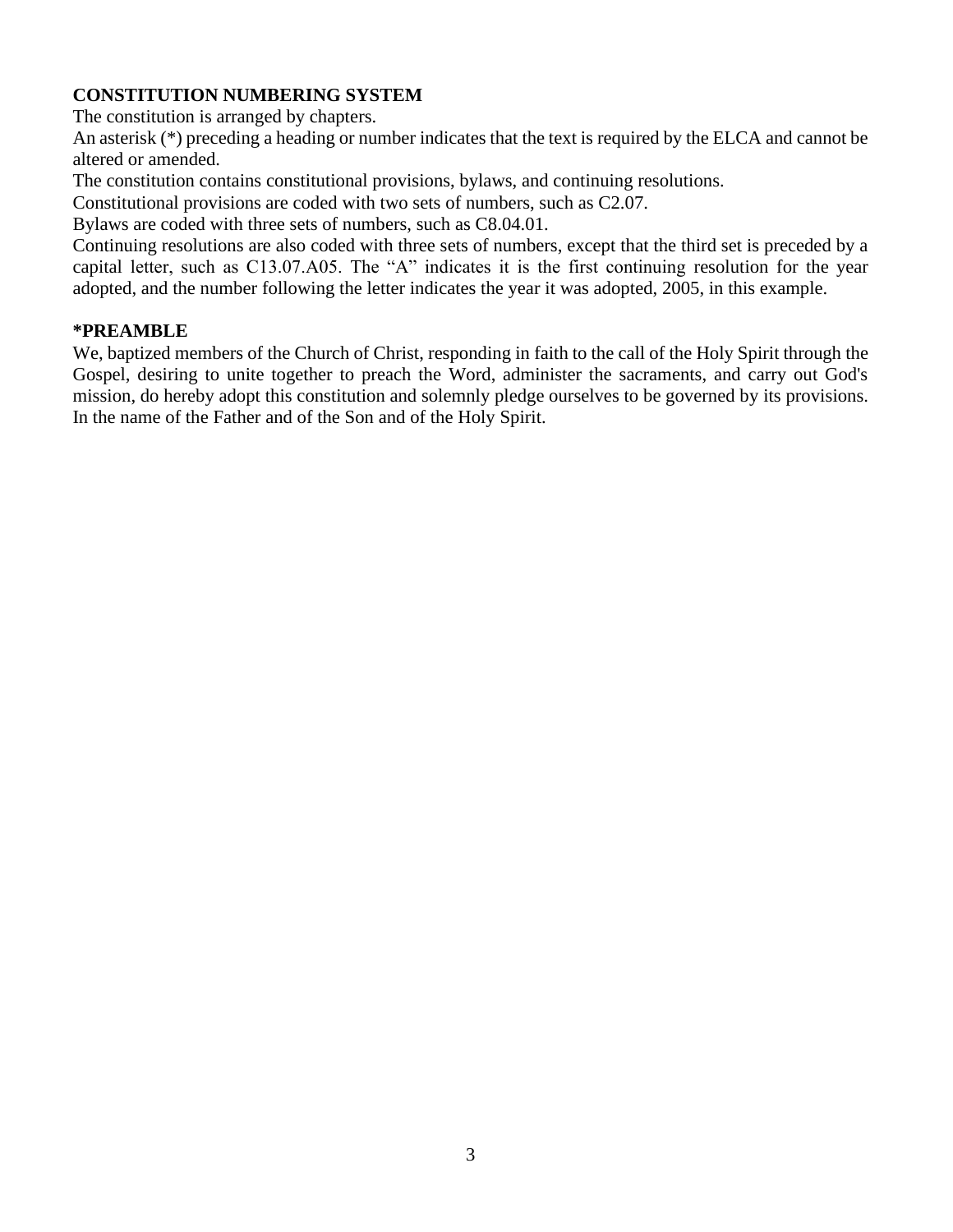#### **Chapter 1. NAME AND INCORPORATION**

- **C1.01.** The name of this congregation shall be the Evangelical Lutheran Church of the Redeemer, Lancaster, Pennsylvania.
- **C1.02.** For the purpose of this constitution and the accompanying bylaws, the congregation of the Evangelical Lutheran Church of the Redeemer is hereinafter designated as "this congregation."
- **C1.11.** This congregation shall be incorporated under the laws of the State of Pennsylvania.
- **C1.12 .** The seal of this congregation represents the legal name of the church and the date of incorporation (1904), encircled with a wreath.

# **Chapter 2.**

## **CONFESSION OF FAITH**

- **\*C2.01.** This congregation confesses the Triune God, Father, Son, and Holy Spirit.
- **\*C2.02.** This congregation confesses Jesus Christ as Lord and Savior and the Gospel as the power of God for the salvation of all who believe.
	- a. Jesus Christ is the Word of God incarnate, through whom everything was made and through whose life, death, and resurrection God fashions a new creation.
	- b. The proclamation of God's message to us as both Law and Gospel is the Word of God, revealing judgment and mercy through word and deed, beginning with the Word in creation, continuing in the history of Israel, and centering in all its fullness in the person and work of Jesus Christ.
	- c. The canonical Scriptures of the Old and New Testaments are the written Word of God. Inspired by God's Spirit speaking through their authors, they record and announce God's revelation centering in Jesus Christ. Through them God's Spirit speaks to us to create and sustain Christian faith and fellowship for service in the world.
- **\*C2.03.** This congregation accepts the canonical Scriptures of the Old and New Testaments as the inspired Word of God and the authoritative source and norm of its proclamation, faith, and life.
- **\*C2.04.** This congregation accepts the Apostles', Nicene, and Athanasian Creeds as true declarations of the faith of this congregation.
- **\*C2.05.** This congregation accepts the Unaltered Augsburg Confession as a true witness to the Gospel, acknowledging as one with it in faith and doctrine all churches that likewise accept the teachings of the Unaltered Augsburg Confession.
- **\*C2.06.** This congregation accepts the other confessional writings in the Book of Concord, namely, the Apology of the Augsburg Confession, the Smalcald Articles and the Treatise, the Small Catechism, the Large Catechism, and the Formula of Concord, as further valid interpretations of the faith of the Church.
- **\*C2.07.** This congregation confesses the Gospel, recorded in the Holy Scriptures and confessed in the ecumenical creeds and Lutheran confessional writings, as the power of God to create and sustain the Church for God's mission in the world.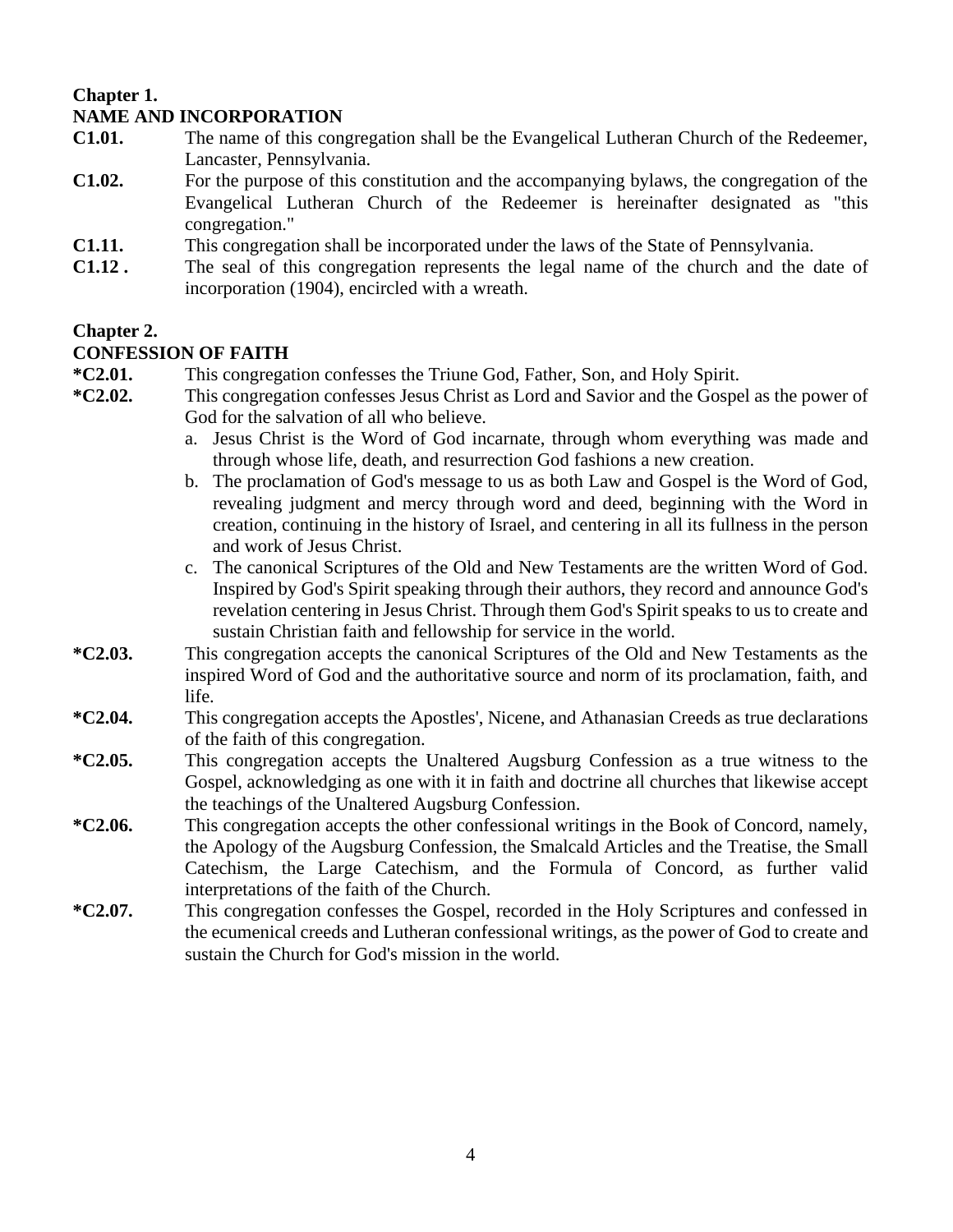# **Chapter 3. NATURE OF THE CHURCH**

- **\*C3.01.** All power in the Church belongs to our Lord Jesus Christ, its head. All actions of this congregation are to be carried out under his rule and authority.
- **\*C3.02.** This church confesses the one, holy, catholic, and apostolic Church and is resolved to serve Christian unity throughout the world.
- **\*C3.03.** The Church exists both as an inclusive fellowship and as local congregations gathered for worship and Christian service. Congregations find their fulfillment in the universal community of the Church, and the universal Church exists in and through congregations. The Evangelical Lutheran Church in America, therefore, derives its character and powers both from the sanction and representation of its congregations and from its inherent nature as an expression of the broader fellowship of the faithful. In length, it acknowledges itself to be in the historic continuity of the communion of saints; in breadth, it expresses the fellowship of believers and congregations in our day.
- **\*C3.04.** This church, inspired and led by the Holy Spirit, participates in the Lutheran World Federation as a global communion of churches, engaging in faithful witness to the gospel of Jesus Christ and in service for the sake of God's mission in the world.
- **\*C3.05.** The name Evangelical Lutheran Church in America (ELCA or "this church") as used herein refers in general references to this whole church, including its three expressions: congregations, synods, and the churchwide organization. The name Evangelical Lutheran Church in America is also the name of the corporation of the churchwide organization to which specific references may be made herein.

# **Chapter 4.**

### **STATEMENT OF PURPOSE**

- **\*C4.01.** The Church is a people created by God in Christ, empowered by the Holy Spirit, called and sent to bear witness to God's creative, redeeming, and sanctifying activity in the world.
- **\*C4.02.** To participate in God's mission, this congregation as a part of the Church shall:
	- a. Worship God in proclamation of the Word and administration of the sacraments and through lives of prayer, praise, thanksgiving, witness, and service.
	- b. Proclaim God's saving Gospel of justification by grace for Christ's sake through faith alone, according to the apostolic witness in the Holy Scripture, preserving and transmitting the Gospel faithfully to future generations.
	- c. Carry out Christ's Great Commission by reaching out to all people to bring them to faith in Christ and by doing all ministry with a global awareness consistent with the understanding of God as Creator, Redeemer, and Sanctifier of all.
	- d. Serve in response to God's love to meet human needs, caring for the sick and the aged, advocating dignity and justice for all people, working for peace and reconciliation among the nations, and standing with the poor and powerless, and committing itself to their needs.
	- e. Nurture its members in the Word of God so as to grow in faith and hope and love, to see daily life as the primary setting for the exercise of their Christian calling, and to use the gifts of the Spirit for their life together and for their calling in the world.
	- f. Manifest the unity given to the people of God by living together in the love of Christ and by joining with other Christians in prayer and action to express and preserve the unity which the Spirit gives.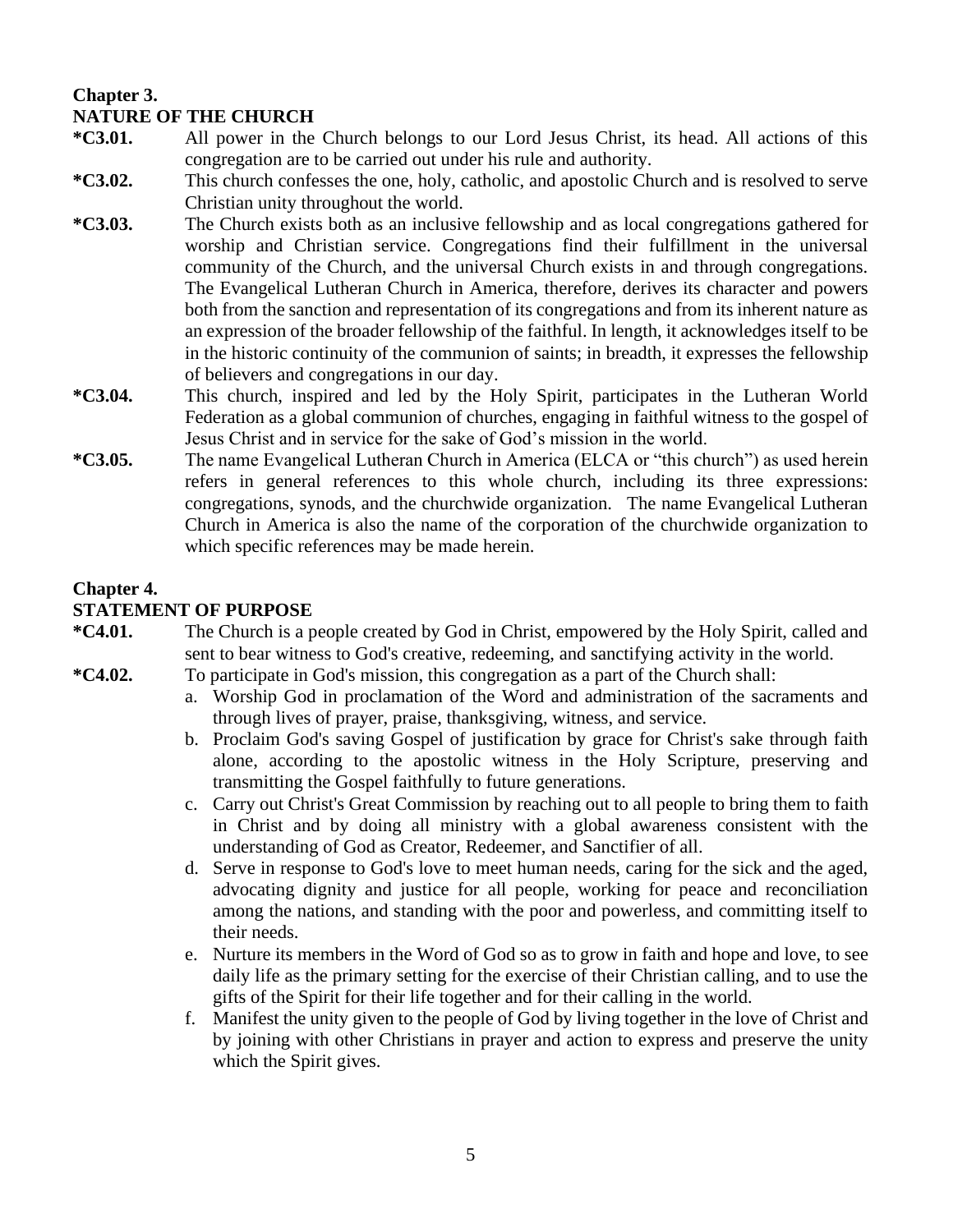- **\*C4.03.** To fulfill these purposes, this congregation shall:
	- a. Provide services of worship at which the Word of God is preached and the sacraments are administered.
	- b. Provide pastoral care and assist all members to participate in this ministry.
	- c. Challenge, equip, and support all members in carrying out their calling in their daily lives and in their congregation.
	- d. Teach the Word of God.
	- e. Witness to the reconciling Word of God in Christ, reaching out to all people.
	- f. Respond to human need, work for justice and peace, care for the sick and the suffering, and participate responsibly in society.
	- g. Motivate its members to provide financial support for this congregation's ministry and the ministry of the other expressions of the Evangelical Lutheran Church in America.
	- h. Foster and participate in interdependent relationships with other congregations, the synod, and the churchwide organization of the Evangelical Lutheran Church in America.
	- i. Foster and participate in ecumenical relationships consistent with churchwide policy.
- **\*C4.04.** This congregation shall develop an organizational structure to be described in the bylaws. The Congregation Council shall prepare descriptions of the responsibilities of each committee, task force, or other organizational group and shall review their actions. Such descriptions shall be contained in continuing resolutions in the section on the Congregation Council.
- **\*C4.05.** This congregation shall adopt and periodically review a mission statement which will provide specific direction for its programs.
- **\*C4.06.** References herein to the nature of the relationship between the three expressions of this church—congregations, synods, and the churchwide organization—as being interdependent or as being in a partnership relationship describe the mutual responsibility of these expressions in God's mission and the fulfillment of the purposes of this church as described in this chapter, and do not imply or describe the creation of partnerships, co-ventures, agencies, or other legal relationships recognized in civil law.

### **Chapter 5.**

### **POWERS OF THE CONGREGATION**

- **\*C5.01.** The powers of this congregation are those necessary to fulfill its purpose.
- **\*C5.02.** The powers of this congregation are vested in the Congregation Meeting called and conducted as provided in this constitution and bylaws.
- **\*C5.03.** Only such authority as is delegated to the Congregation Council or other organizational units in this congregation's governing documents is recognized. All remaining authority is retained by this congregation. This congregation is authorized to:
	- a. call a pastor as provided in Chapter 9;
	- b. terminate the call of a pastor as provided in Chapter 9;
	- c. call a minister of Word and Service;
	- d. terminate the call of a minister of Word and Service in conformity with the constitution of the Evangelical Lutheran Church in America;
	- e. adopt amendments to the constitution, as provided in Chapter16, amendments to the bylaws, as specified in Chapter 17, and continuing resolutions, as provided in Chapter 18;
	- f. approve the annual budget;
	- g. acquire real and personal property by gift, devise, purchase, or other lawful means;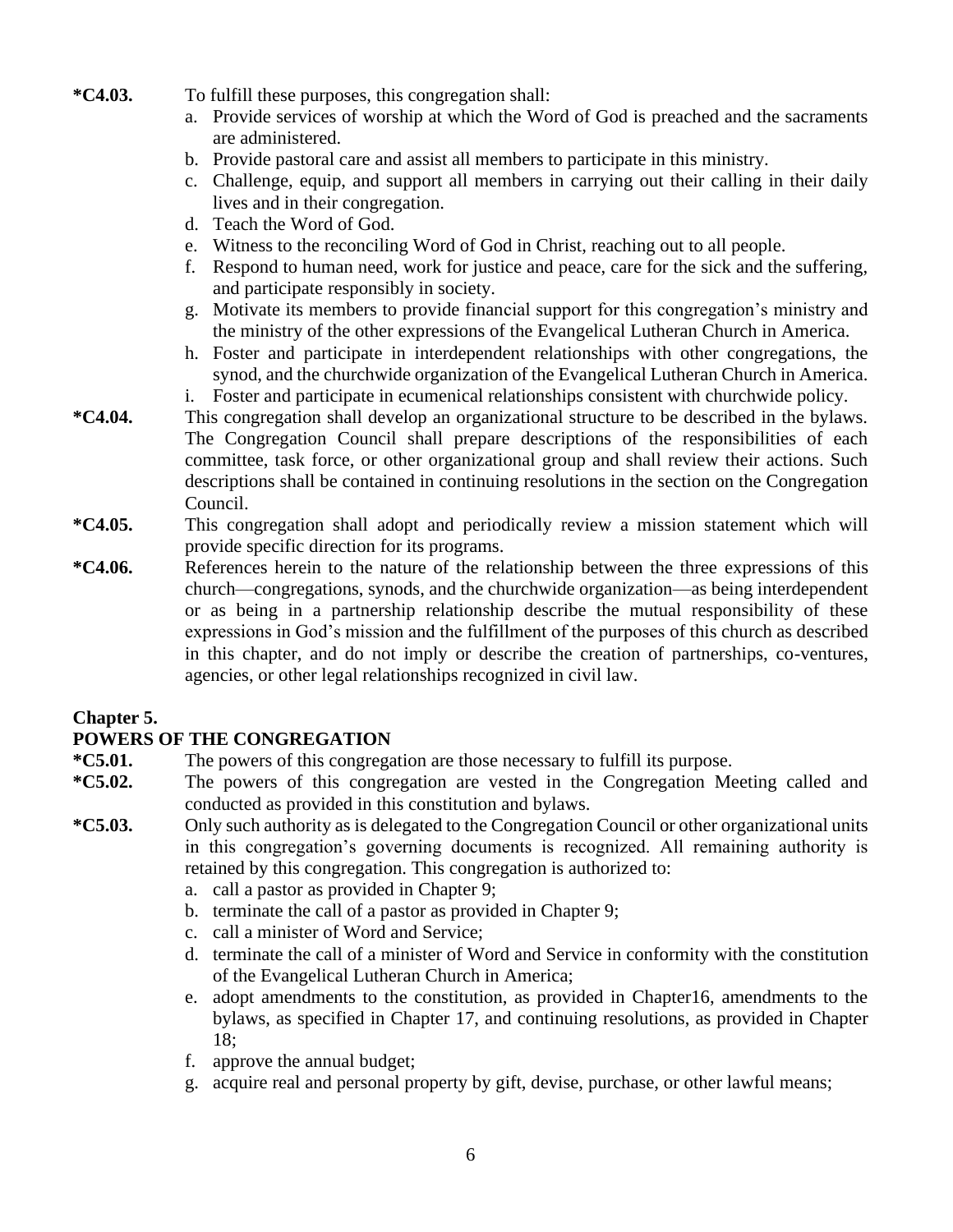- h. hold title to and use its property for any and all activities consistent with its purpose;
- i. sell, mortgage, lease, transfer, or otherwise dispose of its property by any lawful means;
- j. elect its officers, Congregation Council, and committees, and require them to carry out their duties in accordance with the constitution, bylaws, and continuing resolutions; and
- k. terminate its relationship with the Evangelical Lutheran Church in America as provided in Chapter 6.
- **\*C5.04.** This congregation shall elect from among its voting members laypersons to serve as voting members of the Synod Assembly as well as persons to represent it at meetings of any conference, cluster, coalition, or other area subdivision of which it is a member. The number of persons to be elected by this congregation and other qualifications shall be as prescribed in guidelines established by the Lower Susquehanna Synod of the Evangelical Lutheran Church in America.

#### **Chapter 6.**

#### **CHURCH AFFILIATION**

- **\*C6.01.** This congregation shall be an interdependent part of the Evangelical Lutheran Church in America or its successor, and of the Lower Susquehanna Synod of the Evangelical Lutheran Church in America. This congregation is subject to the discipline of the Evangelical Lutheran Church in America.
- **\*C6.02.** This congregation accepts the Confession of Faith and agrees to the purposes of the Evangelical Lutheran Church in America and shall act in accordance with them.
- **\*C6.03.** This congregation acknowledges its relationship with the Evangelical Lutheran Church in America in which:
	- a. This congregation agrees to be responsible for its life as a Christian community.
	- b. This congregation pledges its financial support and participation in the life and mission of the Evangelical Lutheran Church in America.
	- c. This congregation agrees to call pastoral leadership from the roster of Ministers of Word and Sacrament of the Evangelical Lutheran Church in America in accordance with its call procedures except in special circumstances and with the approval of the bishop of the synod. These special circumstances are limited either to calling a candidate approved for the roster of Ministers of Word and Sacrament of the Evangelical Lutheran Church in America or to contracting for pastoral services with a minister of Word and Sacrament of a church body with which the Evangelical Lutheran Church in America officially has established a relationship of full communion.
	- d. This congregation agrees to consider ministers of Word and Service for call to other staff positions in this congregation according to the procedures of the Evangelical Lutheran Church in America.
	- e. This congregation agrees to file this constitution and any subsequent changes to this constitution with the synod for review to ascertain that all of its provisions are in agreement with the constitution and bylaws of the Evangelical Lutheran Church in America and with the constitution of the synod.

#### **\*C6.04.** Affiliation with the Evangelical Lutheran Church in America is terminated as follows:

- a. This congregation takes action to dissolve.
- b. This congregation ceases to exist.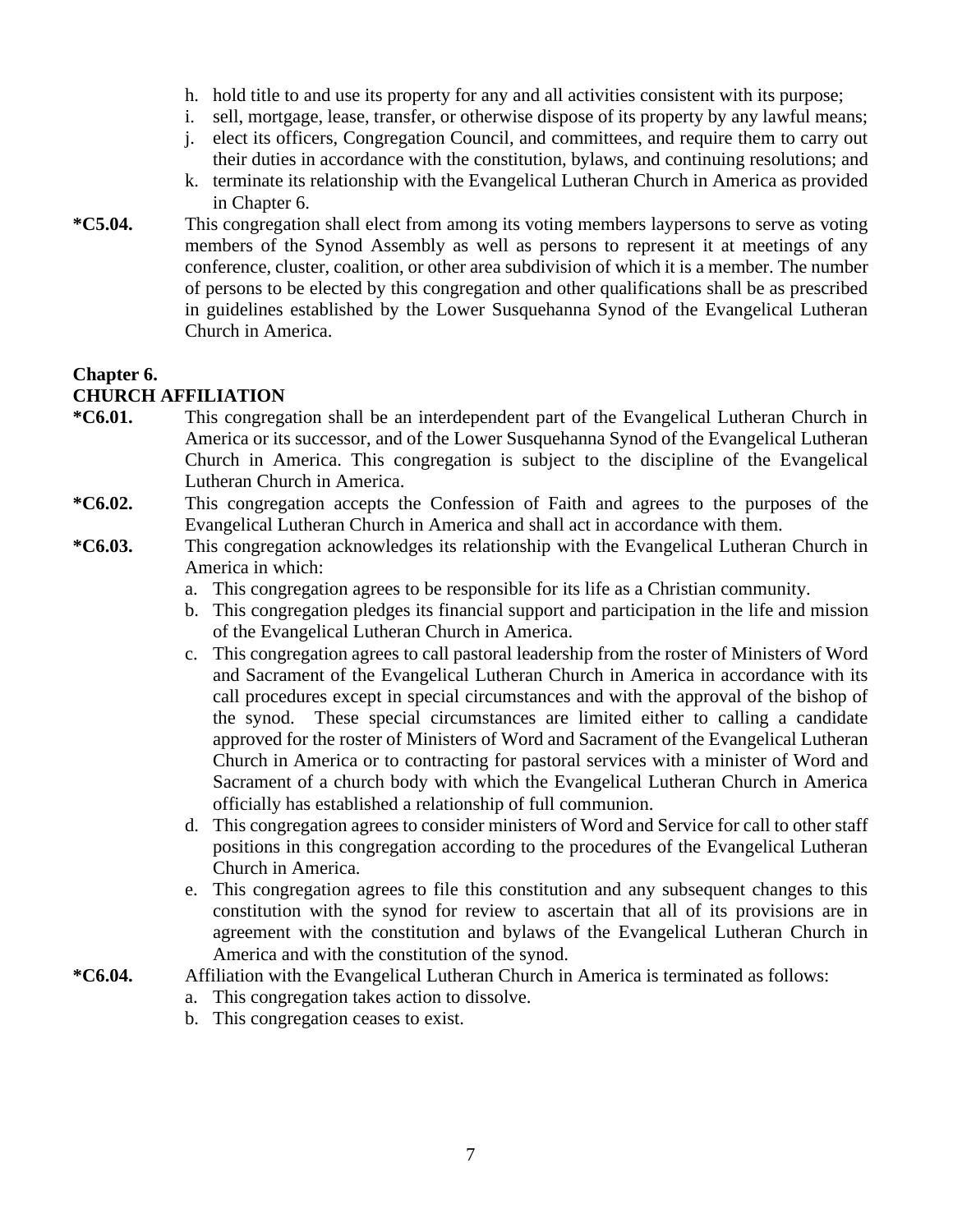- c. This congregation is removed from membership in the Evangelical Lutheran Church in America according to the procedures for discipline of the Evangelical Lutheran Church in America or in accordance with provision 9.23. of the constitution and bylaws of the Evangelical Lutheran Church in America.
- d. The Lower Susquehanna Synod takes charge and control of the property of this congregation to hold, manage, and convey the same on behalf of the synod pursuant to †S13.24. of the synod constitution. This congregation shall have the right to appeal the decision to the next Synod Assembly.
- e. This congregation follows the procedures outlined in \*C6.05.

**\*C6.05.** This congregation may terminate its relationship with the Evangelical Lutheran Church in America by the following procedure:

- a. A resolution indicating the intent to terminate its relationship must be adopted at two legally called and conducted special meetings of this congregation by a two-thirds vote of the voting members present at each meeting. The first such meeting may be held no sooner than 30 days after written notice of the meeting is received by the bishop of the synod, during which time this congregation shall consult with the bishop and the bishop's designees, if any. The times and manner of the consultation shall be determined by the bishop in consultation with the Congregation Council. Unless he or she is a voting member of this congregation, the bishop and the bishop's designees, if any, shall have voice but not vote at the first meeting.
- b. Within 10 days after the resolution has been voted upon at the first meeting, the secretary of this congregation shall submit a copy of the resolution to the bishop, attesting that the special meeting was legally called and conducted and certifying the outcome of the vote, and shall send copies of the resolution and certification to voting members of this congregation.
- c. If the resolution was adopted by a two-thirds vote of the voting members present at the first meeting, the bishop of the synod and this congregation shall continue in consultation, as specified in paragraph a. above, during a period of at least 90 days after receipt by the bishop of the attestation and certification as specified in paragraph b. above.
- d. If this congregation, after such consultation, is still considering termination of its relationship with this church, such action may be taken at a legally called and conducted special meeting by a two-thirds vote of the voting members present. Notice of the second meeting shall be sent to all voting members and to the bishop at least 10 days in advance of the meeting. Unless he or she is a voting member of this congregation, the bishop and the bishop's designees, if any, shall have voice but not vote at the second meeting.
- e. Within 10 days after the resolution has been voted upon, the secretary of this congregation shall submit a copy of the resolution to the bishop, attesting that the second special meeting was legally called and conducted and certifying the outcome of the vote, and shall send copies of the resolution and certification to the voting members of this congregation. If the resolution was adopted by a two-thirds vote of the voting members present at the second meeting, the relationship between the congregation and this church shall be terminated subject to Synod Council approval as required by paragraphs f. and g. below.
- f. Unless this notification to the bishop also certifies that this congregation has voted to affiliate with another Lutheran denomination, this congregation shall be deemed an independent or non-Lutheran church, in which case \*C7.04. shall apply.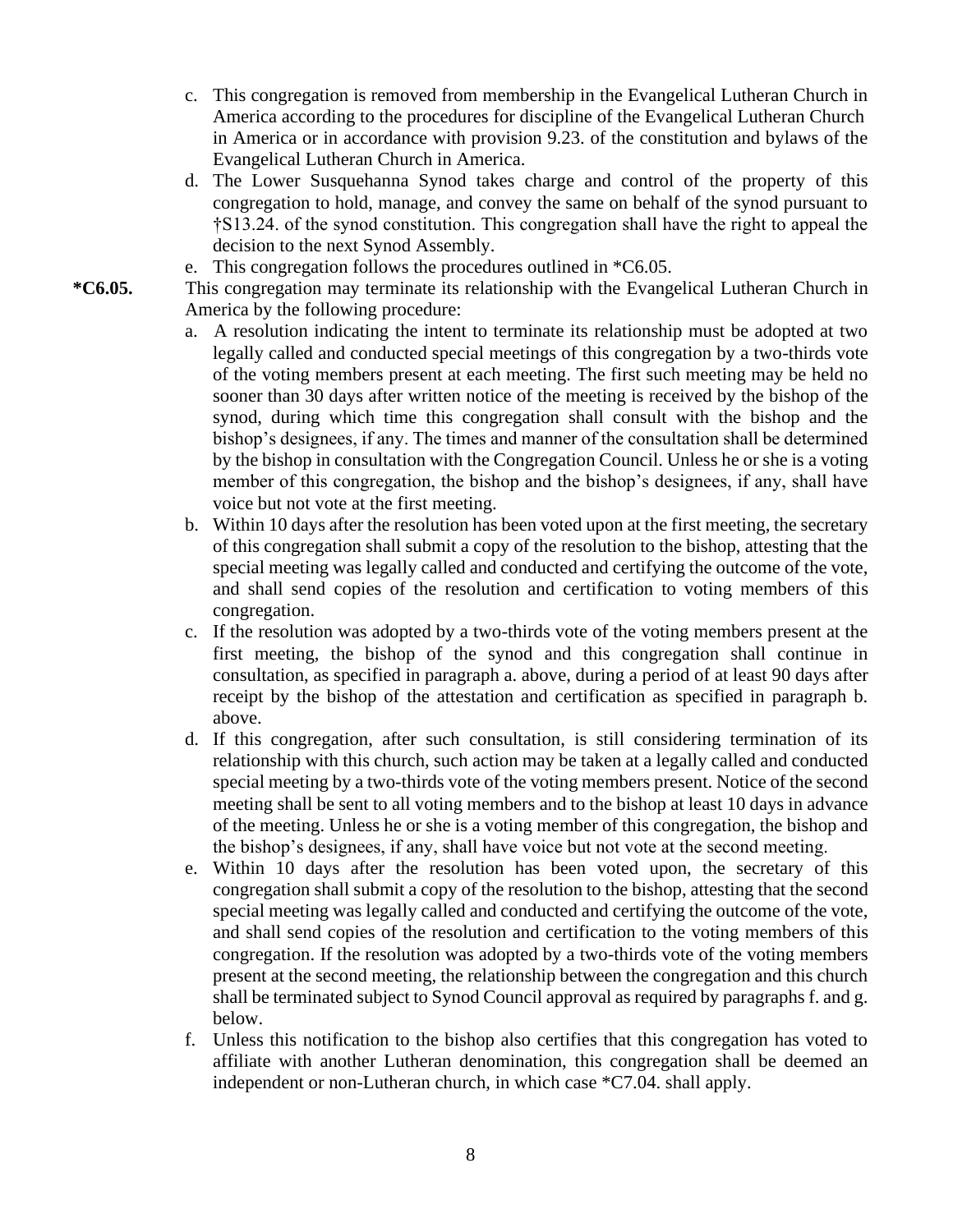- g. This congregation shall abide by these covenants by and among the three expressions of this church:
	- 1) Congregations seeking to terminate their relationship with this church which fail or refuse to comply with each of the foregoing provisions in \*C6.05. shall be required to receive Synod Council approval before terminating their membership in this church.
	- 2) Congregations which had been members of the Lutheran Church in America shall be required, in addition to complying with the foregoing provisions in \*C6.05., to receive synod approval before terminating their membership in this church.
	- 3) Congregations established by the Evangelical Lutheran Church in America shall be required, in addition to complying with the foregoing provisions in \*C6.05., to satisfy all financial obligations to this church and receive Synod Council approval before terminating their membership in this church.
- h. If the congregation fails to achieve the required two-thirds vote of voting members present at this congregation's first meeting as specified in paragraph a. above or fails to achieve the required two-thirds vote of voting members present at this congregation's second meeting as specified in paragraph d. above, another attempt to consider termination of relationship with this church must follow all requirements of \*C6.05. and may begin no sooner than six months after the meeting at which the two-thirds vote was not achieved.
- **\*C6.06.** If this congregation considers relocation, it shall confer with the bishop of the synod in which it is territorially located and the appropriate unit of the churchwide organization before any steps are taken leading to such action. The approval of the Synod Council shall be received before any such action is taken.
- **\*C6.07.** If this congregation considers developing an additional site to be used regularly for worship, it shall confer with the bishop of the synod in which it is territorially located and the appropriate unit of the churchwide organization before any steps are taken leading to such action.

# **Chapter 7.**

# **PROPERTY OWNERSHIP**

- **\*C7.01.** If this congregation ceases to exist, title to undisposed property shall pass to the Lower Susquehanna Synod of the Evangelical Lutheran Church in America.
- **\*C7.02.** If this congregation is removed from membership in the Evangelical Lutheran Church in America according to its procedure for discipline or pursuant to 9.23. of the constitution and bylaws of the Evangelical Lutheran Church in America, title to property shall continue to reside in this congregation.
- **\*C7.03.** If the voting members of this congregation present at a legally called and conducted special meeting of this congregation vote to transfer to another Lutheran church body, title to property shall continue to reside in this congregation, provided the process for termination of relationship in \*C6.05. has been followed. Before this congregation takes action to transfer to another Lutheran church body, it shall consult with representatives of the Lower Susquehanna Synod.
- **\*C7.04.** If the voting members of this congregation present at a legally called and conducted special meeting of this congregation vote to become independent or relate to a non-Lutheran church body and have followed the process for termination of relationship in \*C6.05., title to property of this congregation shall continue to reside in this congregation only with the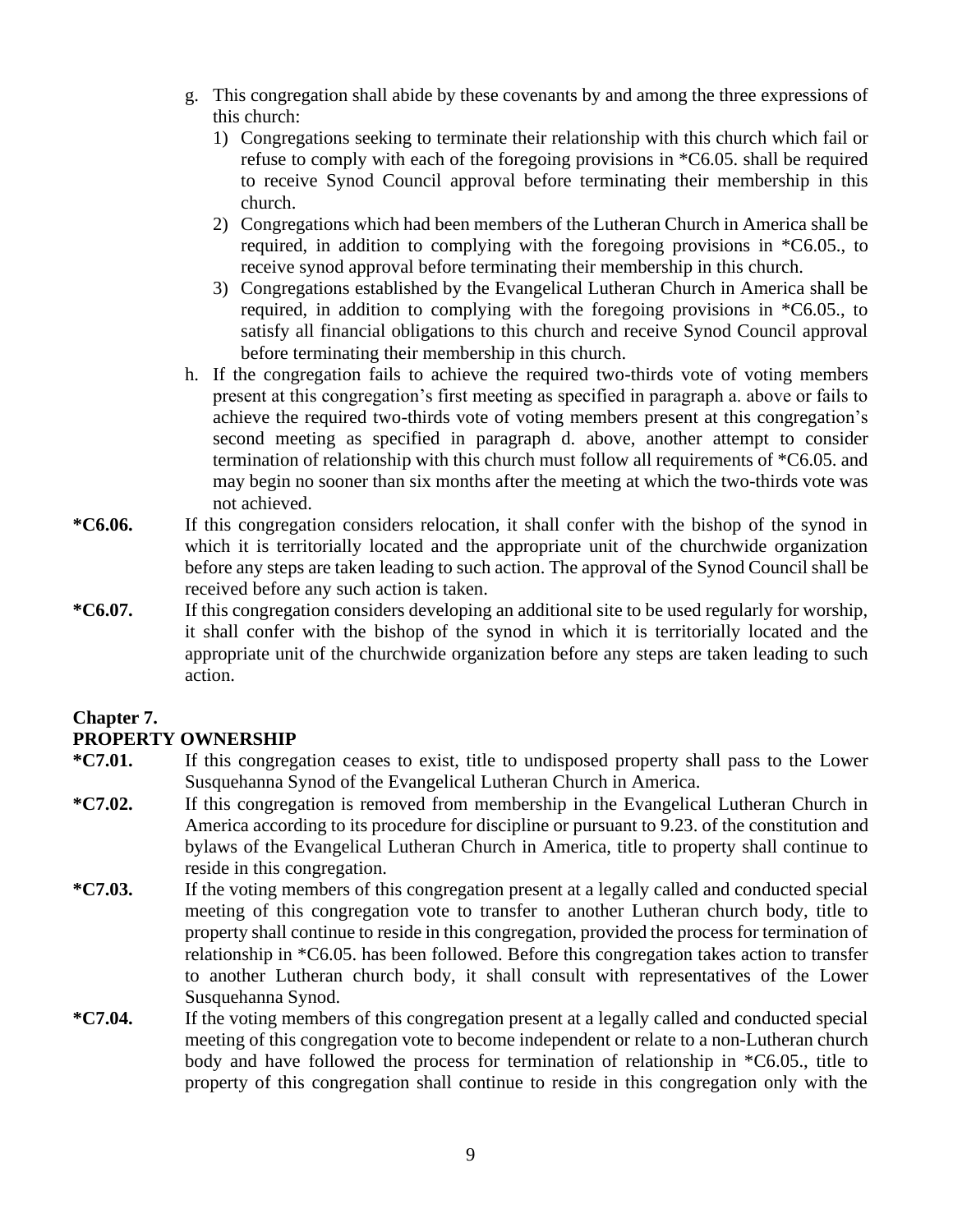consent of the Synod Council. The Synod Council, after consultation with this congregation by the process established by the synod, may give approval to the request to become independent or to relate to a non-Lutheran church body, in which case title shall remain with the majority of this congregation. If the Synod Council fails to give such approval, title shall remain with those members who desire to continue as a congregation of the Evangelical Lutheran Church in America. In neither case does title to this congregation's property transfer to the synod.

- **\*C7.05.** Notwithstanding the provisions of \*C7.02. and \*C.7.03. above, where this congregation has received property from the synod pursuant to a deed or other instrument containing restrictions under provision 9.71.a. of the *Constitution, Bylaws, and Continuing Resolutions of the Evangelical Lutheran Church in America*, this congregation accepts such restrictions and:
	- a. Shall not transfer, encumber, mortgage, or in any way burden or impair any right, title, or interest in the property without prior approval of the Synod Council.
	- b. Shall—upon written demand by the Synod Council, pursuant to †S13.23. of the constitution of the Lower Susquehanna Synod—reconvey and transfer all right, title, and interest in the property to the synod.

## **Chapter 8. MEMBERSHIP**

- **\*C8.01.** Members of this congregation shall be those baptized persons on the roll of this congregation at the time that this constitution is adopted and those who are admitted thereafter and who have declared and maintain their membership in accordance with the provisions of this constitution and its bylaws.
- **\*C8.02.** Members shall be classified as follows:
	- a. **Baptized** members are those persons who have been received by the Sacrament of Holy Baptism in this congregation, or, having been previously baptized in the name of the Triune God, have been received by certificate of transfer from other Lutheran congregations or by affirmation of faith.
	- b. **Confirmed** members are baptized persons who have been confirmed in this congregation, those who have been received by adult baptism or by transfer as confirmed members from other Lutheran congregations, or baptized persons received by affirmation of faith.
	- c. *Voting* members are confirmed members. Such confirmed members, during the current or preceding calendar year, shall have communed in this congregation and shall have made a contribution of record to this congregation. Members of this congregation who have satisfied these basic standards shall have the privilege of voice and vote at every regular and special meeting of this congregation as well as the other rights and privileges ascribed to voting members by the provisions of this constitution and its bylaws. They shall not have voted as a seasonal member of another congregation of this church in the previous two calendar months.
	- d. *Associate* members are persons holding membership in other Lutheran congregations who wish to retain such membership but desire to participate in the life and mission of this congregation. These individuals have all the privileges and duties of membership except voting rights or other rights and privileges ascribed to voting members by the provisions of this constitution and its bylaws.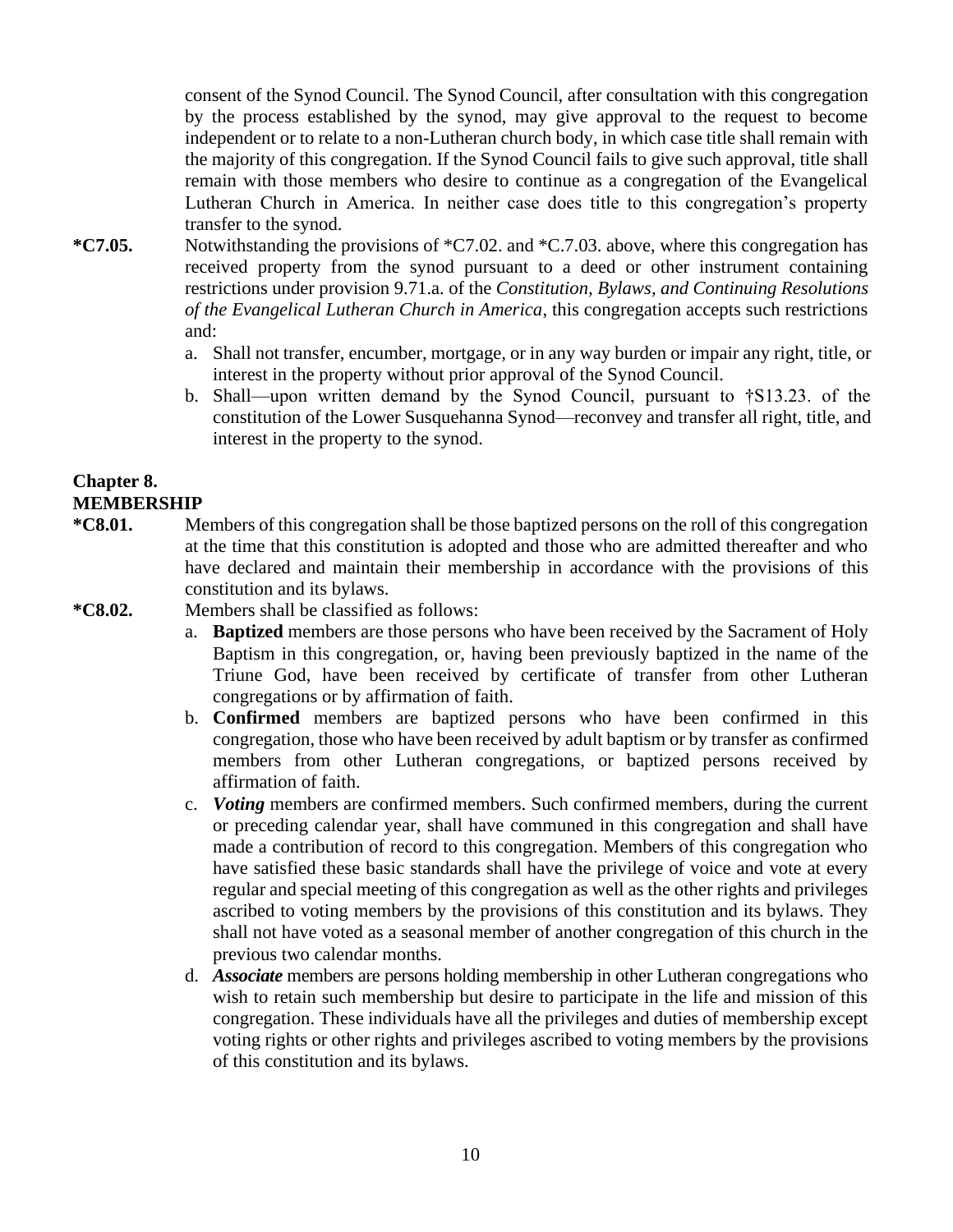- e. *Seasonal* members are voting members of other congregations of this church who wish to retain such membership but desire to participate in the life and mission of this congregation, including exercising limited voting rights in this congregation. The Congregation Council may grant seasonal membership to such persons provided that this congregation is a member of a synod where the Synod Council has approved seasonal member voting on its territory. Such seasonal members shall have all the privileges and duties of voting members except that:
	- 1) they shall not be eligible for elected office in, or for membership on the Congregation Council or on a call committee of, this congregation;
	- 2) they shall not have the right to vote on any matter concerning or affecting the call or termination of call of any minister of this congregation;
	- 3) they shall not have the right to vote on any matter concerning or affecting the affiliation of this congregation with this church;
	- 4) they shall not be eligible to serve as voting members from this congregation of the Synod Assembly or the Churchwide Assembly;
	- 5) they shall not, even if otherwise permitted by this congregation, vote by proxy or by absentee ballot; and
	- 6) they shall not, within any two-calendar month period, exercise voting rights in this congregation and in the congregation where they remain voting members.

**\*C8.03.** All applications for confirmed membership shall be submitted to and shall require the approval of the Congregation Council.

- **\*C8.04.** It shall be the privilege and duty of members of this congregation to:
	- a. make regular use of the means of grace, both Word and sacraments;
	- b. live a Christian life in accordance with the Word of God and the teachings of the Lutheran church; and
	- c. support the work of this congregation, the synod, and the churchwide organization of the Evangelical Lutheran Church in America through contributions of their time, abilities, and financial support as biblical stewards.
- **C8.04.01.** Privileges and duties of members of this congregation also include, as befit their age, health, and abilities:
	- a. joining faithfully in the services of worship of this congregation;
	- b. studying the Holy Scriptures and practicing family and private devotion;
	- c. partaking faithfully of Holy Communion;
	- d. presenting of children by their parents and/or guardians for Holy Baptism in early infancy and diligently nurturing them in the Christian faith in home and in the schools provided by this congregation;
	- e. participating faithfully in educational programs provided by this congregation;
	- f. leading a Christian life of loving service, humility, and peace as is fitting for those whom the Holy Spirit has called to faith and discipleship; and
	- g. promoting the unity and welfare of this congregation as a family of God, endeavoring through admonition and encouragement to edify one another.
- **\*C8.05.** Membership in this congregation shall be terminated by any of the following:
	- a. death;
	- b. resignation;
	- c. transfer or release;
	- d. disciplinary action in accordance with Chapter 20 of the constitution and bylaws of the Evangelical Lutheran Church in America;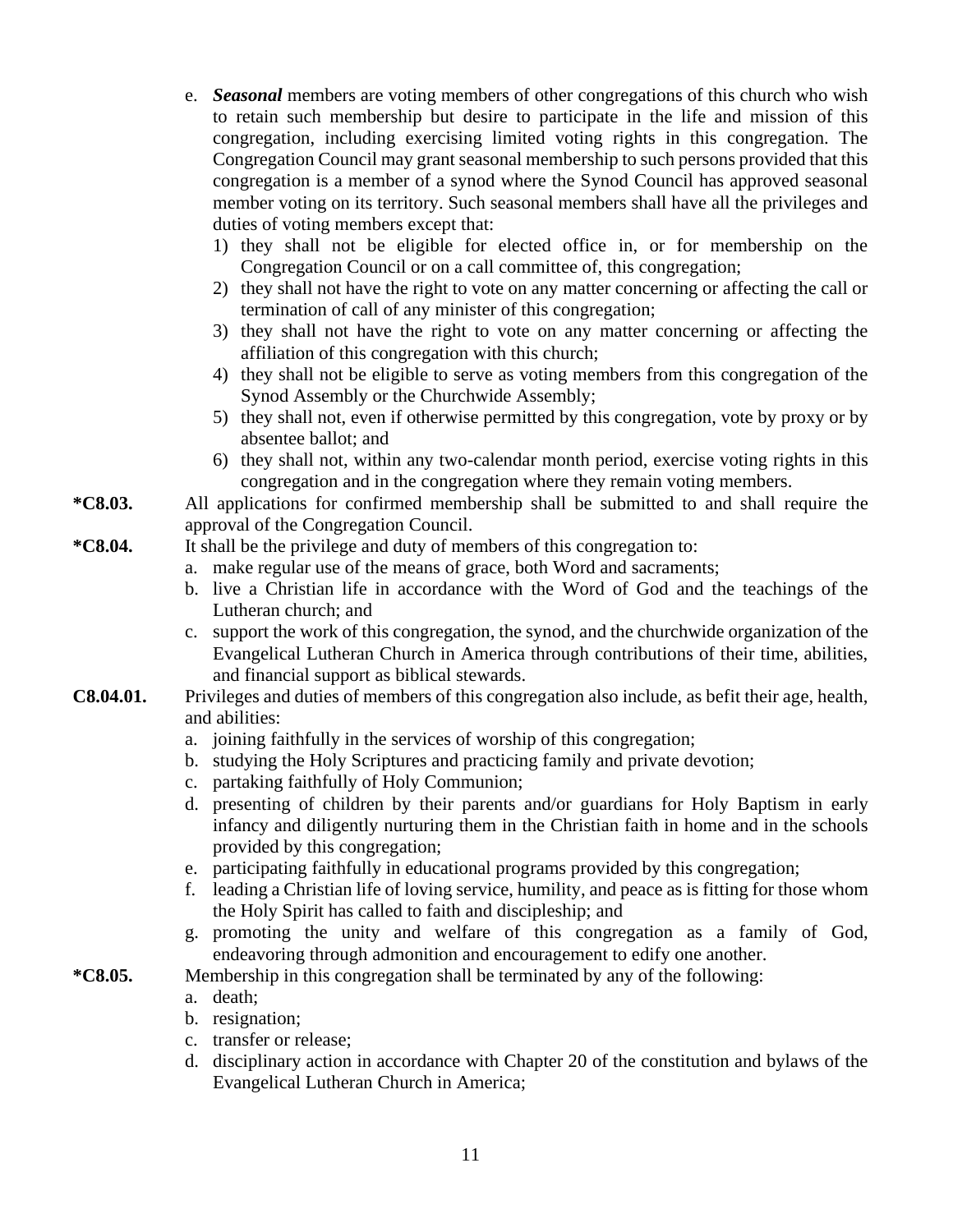e. removal from the roll due to inactivity in accordance with the provisions of this constitution and its bylaws.

Such persons who have been removed from the roll of members shall remain persons for whom the Church has a continuing pastoral concern.

- **C8.05.01.** Termination Procedures
	- a. Transfers A member desiring to transfer to another Lutheran congregation shall apply to the pastor(s). Upon approval by the pastor(s) and the Evangelism Committee, a letter of transfer shall be issued by the pastor(s). The Evangelism Committee shall report all transfers to this congregation via church publications and to this congregation at the next regular meeting of that body.
	- b. Joining other churches Those desiring to unite with other non-Lutheran congregations shall apply to the pastor(s) for a certificate of standing or release. This shall be approved by the Evangelism Committee and reported to this congregation at the next regular meeting of that body and also via church publications. In cases where voting members of this congregation have joined a non-Lutheran congregation without an official letter of transfer, they shall, upon the decision of the pastor(s) and the Evangelism Committee, be deemed to have terminated their membership in this congregation, forfeiting all rights and privileges of such membership. Their names shall be removed from the membership list of this congregation.
	- c. Moving This congregation shall encourage members who move from the community which this congregation serves to transfer to a Lutheran congregation which can serve them effectively and in which they can participate faithfully. A Lutheran congregation in the new community in which such members live shall be notified of their move by the Evangelism Committee.
	- d. Whereabouts Unknown The pastor(s) and the Evangelism Committee shall remove from the membership list of this congregation the names of members whose whereabouts are unknown and cannot be established within a period of six months. These names shall be placed in a file designated "Whereabouts Unknown." Such removals shall be reported at the next regular meeting of this congregation.
	- e. Inactivity When members have failed to receive communion in this congregation and have failed to make a contribution of record during the current or preceding year, they may be removed from the roll of members by this congregation, upon recommendation by the Congregation Council. This procedure will take place after such members have been counseled about the matter, if possible.
- **C8.05.02.** Responsibilities of this congregation for fostering faithful membership shall include:
	- a. Proper instruction in the Word of God and the teaching of the Lutheran Church prior to reception as confirmed members.
	- b. Transfer of membership to another Lutheran congregation or the issuing of a certificate of standing and/or release to another congregation at the request of the confirmed member; such transfer of membership or issuing of a certificate of standing and/or release should be granted to baptized but unconfirmed children at the request of their parents.
	- c. Encouraging members who move from the community which this congregation serves to transfer to a Lutheran congregation which can serve them effectively and in which they can participate regularly. A Lutheran congregation in the new community in which such members live shall be notified of their move.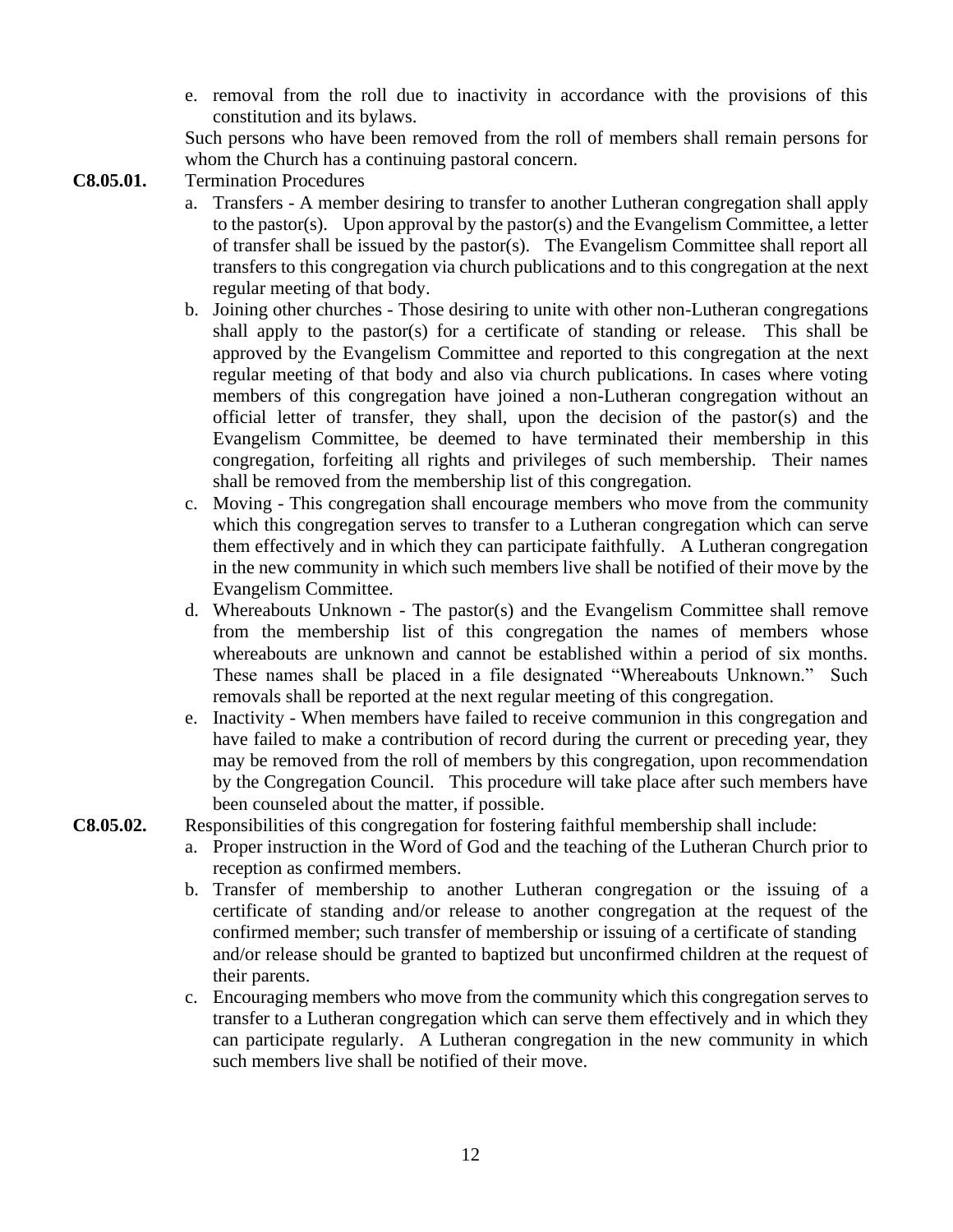d. Continuing concern and conscientious pastoral care for members, in an effort to encourage fulfillment of their duties and responsibilities, when they do not partake of Holy Communion, support the church with their offerings, or appear to desire to participate in the life and worship of this congregation.

# **Chapter 9. ROSTERED MINISTER**

- **\*C9.01.** Authority to call a pastor shall be in this congregation by at least a two-thirds vote of voting members present and voting at a meeting legally called for that purpose. Before a call is issued, the officers, or a committee elected by the Congregation Council to recommend the call, shall seek the advice and help of the bishop of the synod.
- **C9.01.01.** Election of a Pastor

Prior to authorizing any appointed body to make salary offers, the Congregation Council shall propose to this congregation, for approval, salary and emolument ranges based on recommended base salary and housing allowance guidelines determined each year by the Lower Susquehanna Synod Assembly. Any proposed revisions must be brought before a Congregation Meeting for approval prior to the election date.

- **C9.01.02.** Election of a pastor shall be by written ballot at a properly called Congregation Meeting presided over by the bishop of the synod or the bishop's appointee. Balloting shall be limited at any one meeting to a single nomination presented by the Congregation Council with at least two-thirds of the council's members concurring.
- **C9.01.03.** Upon election, the Congregation Council shall execute a call accordingly and forward the same to the person elected. Unless otherwise agreed, the call shall normally become invalid unless a definite answer is received within thirty days after its receipt. If a nominee fails of election or declines the call, the Congregation Council shall make another nomination at a subsequent meeting.
- **\*C9.02.** Only a member of the roster of Ministers of Word and Sacrament of the Evangelical Lutheran Church in America or a candidate for the roster of Ministers of Word and Sacrament who has been recommended for this congregation by the synod bishop may be called as a pastor of this congregation.
- **\*C9.03.** Consistent with the faith and practice of the Evangelical Lutheran Church in America,
	- a. Every minister of Word and Sacrament shall:
		- 1) preach the Word;
		- 2) administer the sacraments;
		- 3) conduct public worship;
		- 4) provide pastoral care;
		- 5) seek out and encourage qualified persons to prepare for the ministry of the Gospel;
		- 6) impart knowledge of this church and its wider ministry through available channels of effective communication;
		- 7) witness to the Kingdom of God in the community, in the nation and abroad; and
		- 8) speak publicly to the world in solidarity with the poor and oppressed, calling for justice and proclaiming God's love for the world.
	- b. Each pastor with a congregational call shall, within the congregation:
		- 1) offer instruction, confirm, marry, visit the sick and distressed, and bury the dead;
		- 2) relate to all schools and organizations of this congregation;
		- 3) install regularly elected members of the Congregation Council;
		- 4) with the council, administer discipline;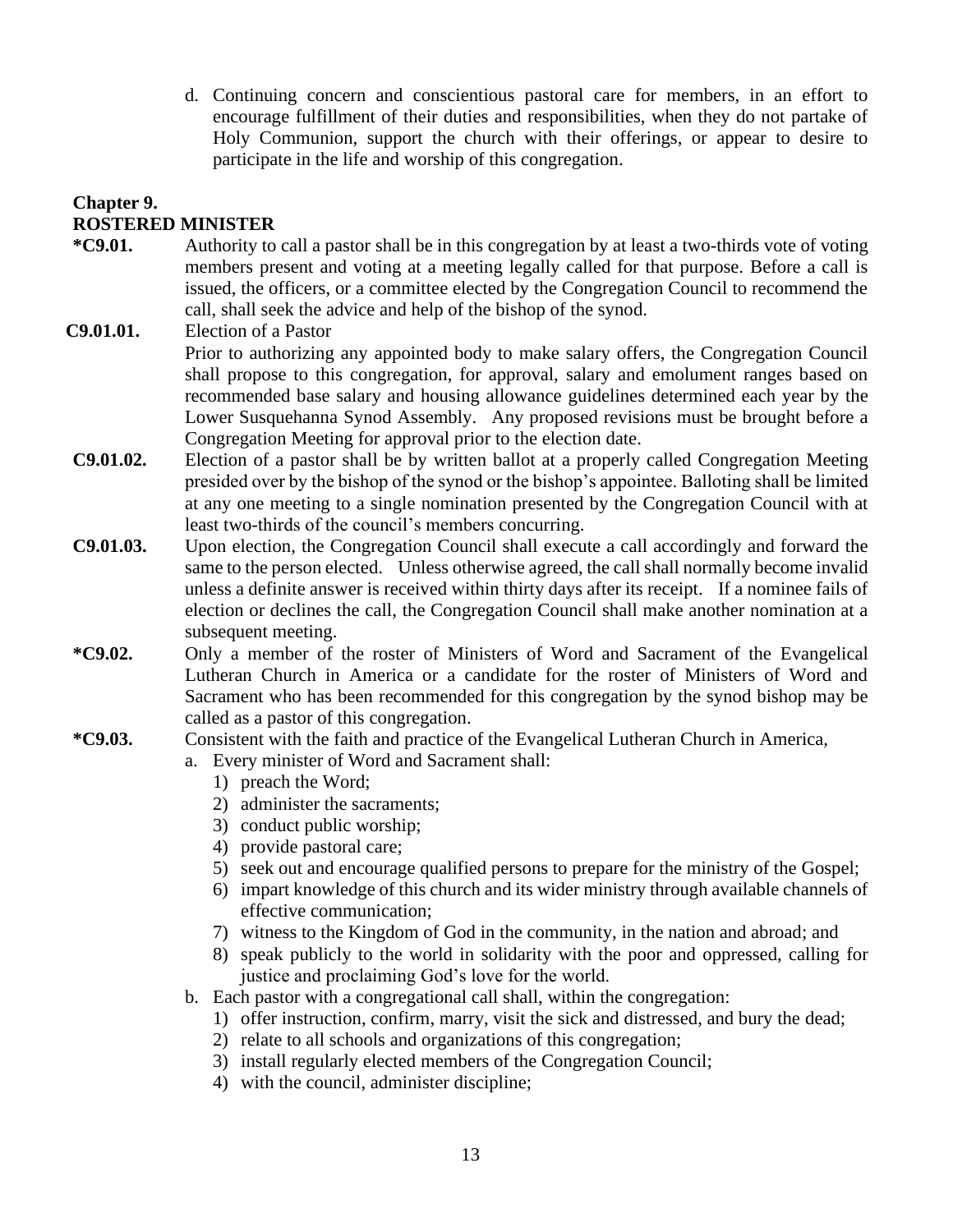- 5) endeavor to increase the support given by this congregation to the work of the churchwide organization and of the Lower Susquehanna Synod; and
- 6) encourage adherence to covenantal relationship with this church as expressed in the *Constitutions, Bylaws, and Continuing Resolutions of the Evangelical Lutheran Church in America*.
- **C9.03.01.** The pastor(s) shall ultimately be responsible for the training, assignment and supervision of any lay assistant(s).
- **\*C9.04.** The specific duties of the pastor, compensation, and other matters pertaining to the service of the pastor shall be included in a letter of call, which shall be attested by the bishop of the synod.
- **\*C9.05.** The provisions for termination of the mutual relationship between a minister of Word and Sacrament and this congregation shall be as follows:
	- a. The call of this congregation, when accepted by a pastor, shall constitute a continuing mutual relationship and commitment, which shall be terminated only by the pastor's death or, following consultation with the synod bishop, for the following reasons:
		- 1) mutual agreement to terminate the call or the completion of a call for a specific term;
		- 2) resignation of the pastor, which shall become effective, unless otherwise agreed, no later than 30 days after the date on which it was submitted;
		- 3) inability to conduct the pastoral office effectively in this congregation in view of local conditions;
		- 4) physical disability or mental incapacity of the pastor;
		- 5) suspension of the pastor through discipline for more than three months;
		- 6) resignation or removal of the pastor from the roster of Ministers of Word and Sacrament of this church;
		- 7) termination of the relationship between this church and this congregation;
		- 8) dissolution of this congregation or the termination of a parish arrangement; or
		- 9) suspension of this congregation through discipline for more than six months.
	- b. When allegations of physical disability or mental incapacity of the pastor under paragraph a.4) above, or ineffective conduct of the pastoral office under paragraph a.3) above, have come to the attention of the bishop of this synod,
		- 1) the bishop in his or her sole discretion may investigate such conditions personally together with a committee of two rostered ministers and one layperson, or
		- 2) when such allegations have been brought to the synod's attention by an official recital of allegations by the Congregation Council or by a petition signed by at least one-third of the voting members of this congregation, the bishop personally shall investigate such conditions together with a committee of two rostered ministers and one layperson.
	- c. In case of alleged physical disability or mental incapacity under paragraph a.4) above, the bishop's committee shall obtain and document competent medical opinion concerning the pastor's condition. When a disability or incapacity is evident to the committee, the bishop of this synod may declare the pastorate vacant. When the pastorate is declared vacant, the Synod Council shall list the pastor on the roster of Ministers of Word and Sacrament with disability status. Upon removal of the disability and the restoration of the pastor to health, the bishop shall take steps to enable the pastor to resume the ministry, either in the congregation last served or in another appropriate call.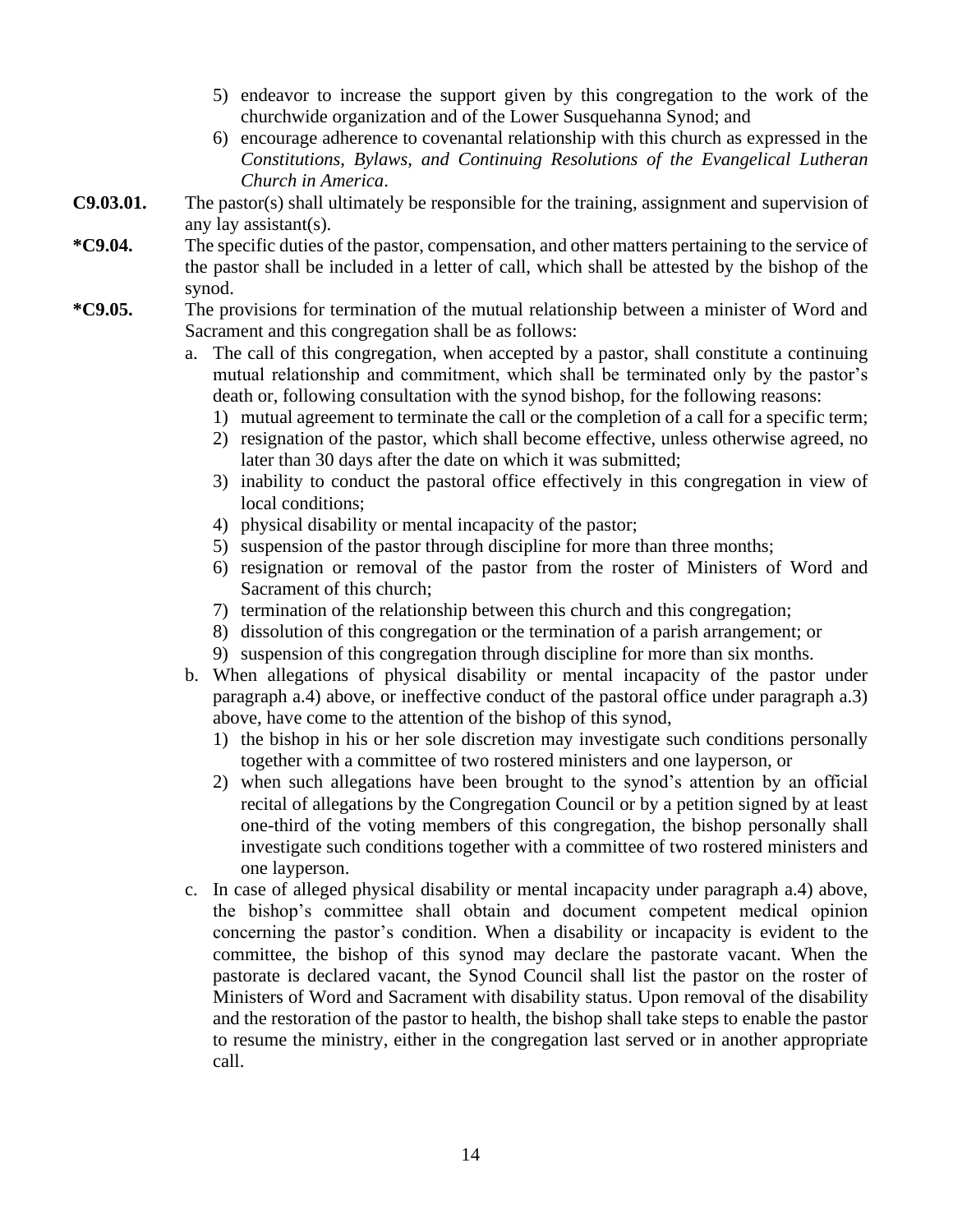- d. In the case of alleged local difficulties that imperil the effective functioning of this congregation under paragraph a.3) above, the bishop's committee shall endeavor to hear from all concerned persons, after which the bishop together with the committee shall present their recommendations first to the pastor and then to this congregation. The recommendations of the bishop's committee must address whether the pastor's call should come to an end and, if so, may suggest appropriate severance arrangements. The committee may also propose other actions that should be undertaken by this congregation and by the pastor, if appropriate. If the pastor and congregation agree to carry out such recommendations, no further action need be taken by the synod.
- e. If either party fails to assent to the recommendations of the bishop's committee concerning the pastor's call, this congregation may dismiss the pastor only at a legally called meeting after consultation with the bishop, either (a) by a two-thirds vote of the voting members present and voting where the bishop and the committee did not recommend termination of the call, or (b) by a majority vote of the voting members present and voting where the bishop and the committee recommended termination of the call.
- f. If, in the course of proceedings described in paragraph c. or paragraph d. above, the bishop's committee concludes that there may be grounds for discipline, the committee shall make recommendations concerning disciplinary action in accordance with the provisions of this church's constitution, bylaws, and continuing resolutions.
- **\*C9.06.** At a time of pastoral vacancy, an interim pastor shall be appointed by the bishop of the synod with the consent of this congregation or the Congregation Council.
- **\*C9.07.** During the period of service, an interim pastor shall have the rights and duties in this congregation of a regularly called pastor and may delegate the same in part to a supply pastor with the consent of the bishop of the synod and this congregation or Congregation Council. The interim pastor and any rostered minister providing assistance shall refrain from exerting influence in the selection of a pastor. Unless previously agreed upon by the Synod Council, an interim pastor is not available for a regular call to the congregation served.
- **\*C9.08.** This congregation shall make satisfactory settlement of all financial obligations to a former pastor before calling a successor. A pastor shall make satisfactory settlement of all financial obligations to this congregation before beginning service in a call to another congregation or employment in another ministry setting.
- **\*C9.09.** When a pastor is called to serve in company with another pastor or pastors, the privileges and responsibilities of each pastor shall be specified in documents to accompany the call and to be drafted in consultation involving the pastors, the Congregation Council, and the bishop of the synod. As occasion requires, the documents may be revised through a similar consultation.
- **\*C9.11.** With the approval of the bishop of the synod, this congregation may depart from \*C9.05.a. and call a pastor for a specific term. Details of such calls shall be in writing setting forth the purpose and conditions involved. Prior to the completion of a term, the bishop or a designated representative of the bishop shall meet with the pastor and representatives of this congregation for a review of the call. Such a call may also be terminated before its expiration in accordance with the provisions of \*C9.05.a.
- **\*C9.12.** The pastor of this congregation:
	- a. shall keep accurate parochial records of all baptisms, confirmations, marriages, burials, communicants, members received, members dismissed, or members excluded from this congregation;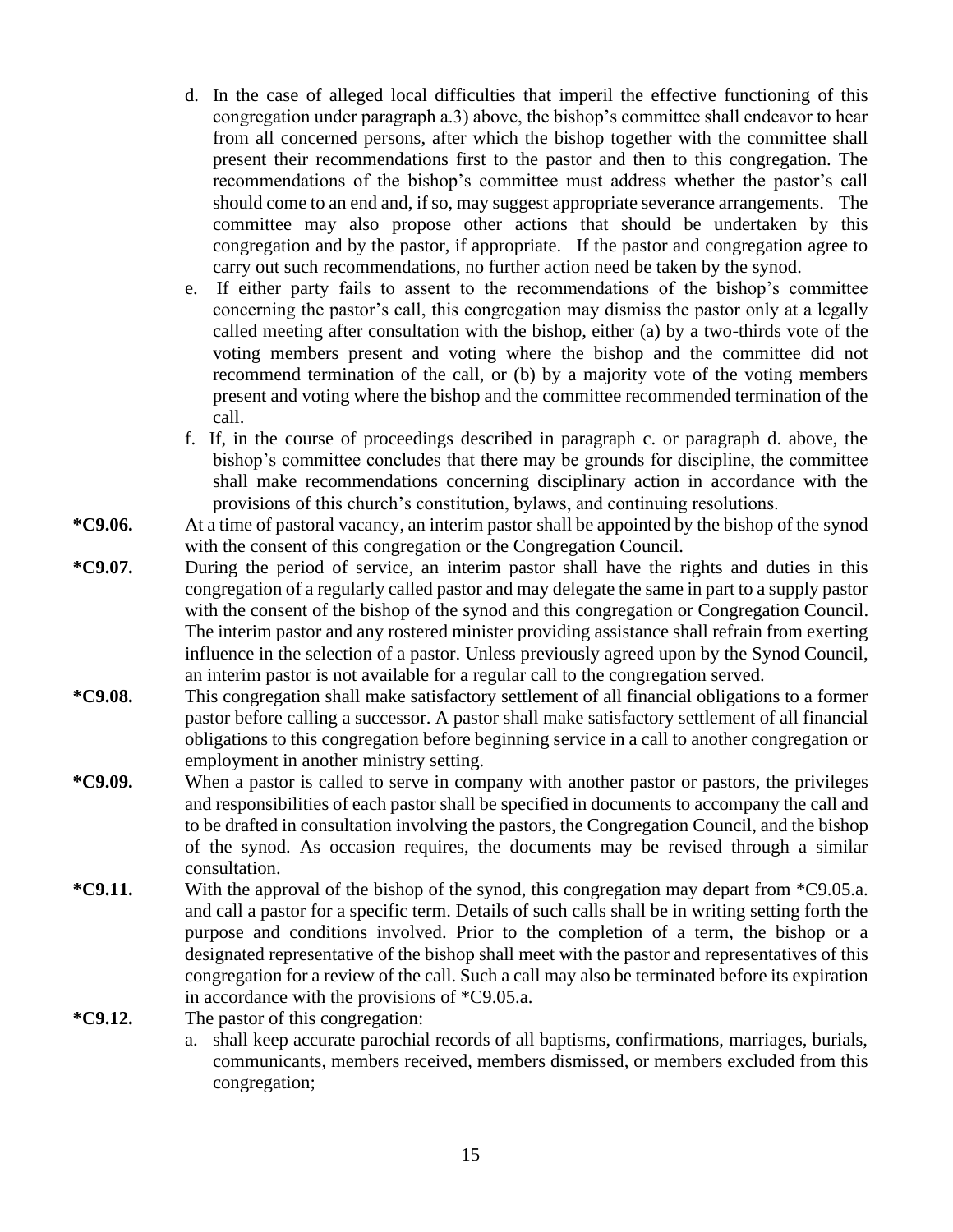- b. shall submit a summary of such statistics annually to the synod; and
- c. shall become a member of this congregation upon receipt and acceptance of the letter of call. In a parish of multiple congregations, the pastor shall hold membership in one of the congregations.
- **C9.12.01.** The pastor(s) shall provide a written summary of statistics described in \*C9.12.a. above annually to members of this congregation.
- **\*C9.13.** The pastor(s) shall submit a report of his or her ministry to the bishop of the synod at least 90 days prior to each regular meeting of the Synod Assembly.
- **\*C9.14** The parochial records of this congregation shall be maintained by the pastor and shall remain the property of this congregation. The secretary of this congregation shall attest in writing to the bishop of this synod that such records have been placed in his or her hands in good order by a departing pastor before the installation of that pastor in another call or approval of a request for change in roster status.
- **C9.15.** Under special circumstances, subject to the approval of the synod bishop and the concurrence of this congregation, a minister of Word and Sacrament of a church body with which the Evangelical Lutheran Church in America officially has established a relationship of full communion may serve temporarily as pastor of this congregation under a contract between this congregation and the pastor in a form proposed by the synod bishop and approved by this congregation.
- **\*C9.21.** Authority to call a deacon shall be in this congregation by at least a two-thirds vote of voting members present and voting at a meeting legally called for that purpose. Before a call is issued, the officers, or a committee elected by the Congregation Council to recommend the call, shall seek the advice and help of the bishop of the synod.
- **\*C9.22.** Only a member of the roster of ministers of Word and Service of the Evangelical Lutheran Church in America or a candidate for the roster of ministers of Word and Service who has been recommended for this congregation by the synod bishop may be called as a deacon of this congregation.
- **\*C9.23.** Consistent with the faith and practice of the Evangelical Lutheran Church in America, every minister of Word and Service shall:
	- a. Be rooted in the Word of God, for proclamation and service;
	- b. Advocate a prophetic diakonia that commits itself to risk-taking and innovative service on the frontiers of the Church's outreach, giving particular attention to the suffering places in God's world;
	- c. Speak publicly to the world in solidarity with the poor and oppressed, calling for justice and proclaiming God's love for the world, witnessing to the realm of God in the community, the nation, and abroad;
	- d. Equip the baptized for ministry in God's world that affirms the gifts of all people;
	- e. Encourage mutual relationships that invite participation and accompaniment of others in God's mission;
	- f. Practice stewardship that respects God's gift of time, talents, and resources;
	- g. Be grounded in a gathered community for ongoing diaconal formation;
	- h. Share knowledge of this church and its wider ministry of the gospel and advocate for the work of all expressions of this church; and
	- i. Identify and encourage qualified persons to prepare for ministry of the gospel.
- **\*C9.24.** The specific duties of the deacon, compensation, and other matters pertaining to the service of the deacon shall be included in a letter of call, which shall be attested by the bishop of the synod.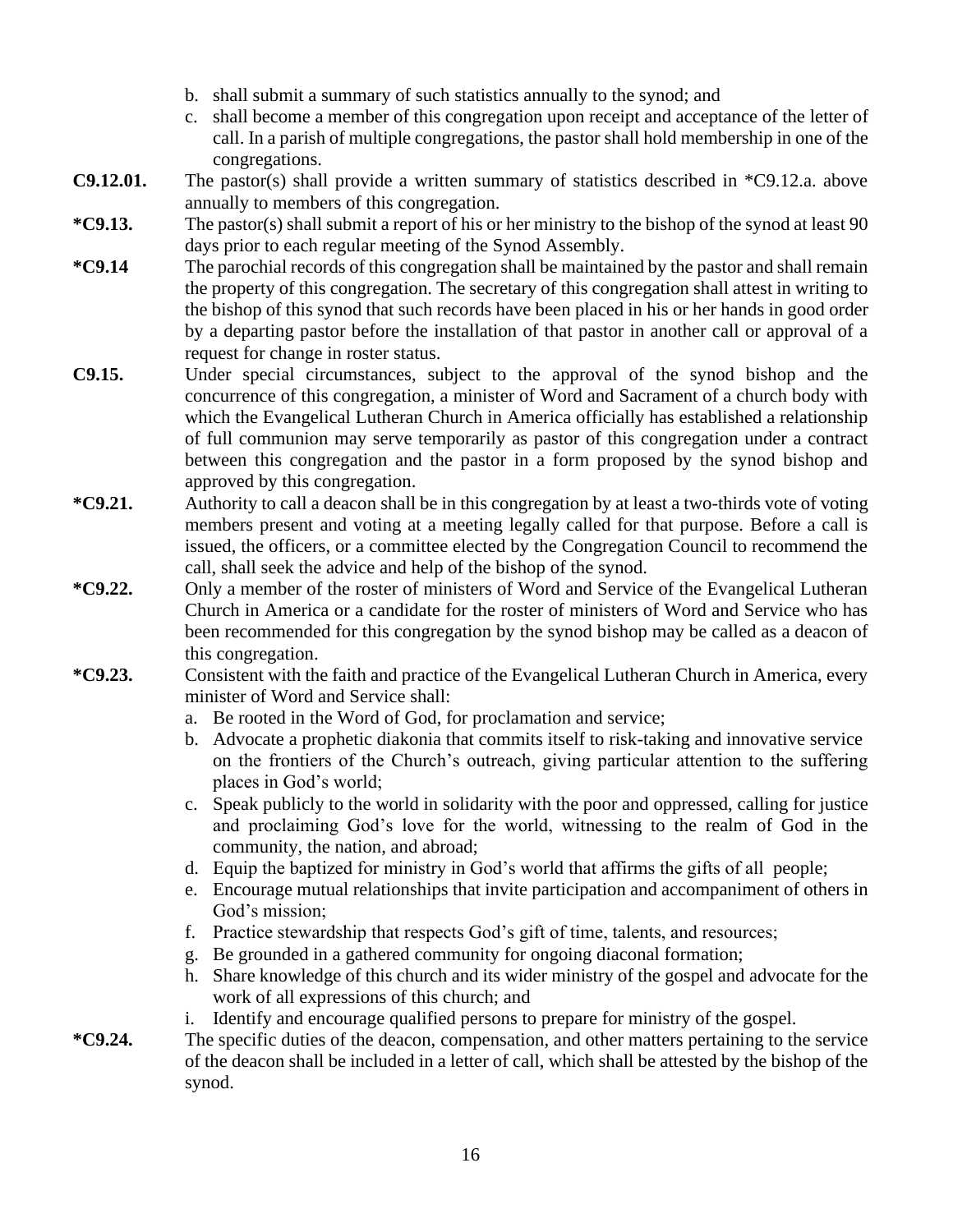- **\*C9.25.** The provisions for termination of the mutual relationship between a minister of Word and Service and a congregation shall be as follows:
	- a. The call of this congregation, when accepted by a deacon, shall constitute a continuing mutual relationship and commitment, which shall be terminated only by the deacon's death or, following consultation with the synod bishop, for the following reasons:
		- 1) mutual agreement to terminate the call or the completion of a call for a specific term;
		- 2) resignation of the deacon, which shall become effective, unless otherwise agreed, no later than 30 days after the date on which it was submitted;
		- 3) inability to conduct the ministry of Word and Service effectively in this congregation in view of local conditions;
		- 4) physical disability or mental incapacity of the deacon;
		- 5) suspension of the deacon through discipline for more than three months;
		- 6) resignation or removal of the deacon from the roster of Ministers of Word and Service of this church;
		- 7) termination of the relationship between this church and this congregation;
		- 8) dissolution of this congregation or the termination of a parish arrangement; or
		- 9) suspension of this congregation through discipline for more than six months.
	- b. When allegations of physical disability or mental incapacity of the deacon under paragraph a.4) above, or ineffective conduct of the office of minister of Word and Service under paragraph a.3) above, have come to the attention of the bishop of this synod,
		- 1) the bishop in his or her sole discretion may investigate such conditions personally together with a committee of two rostered ministers and one layperson, or
		- 2) when such allegations have been brought to the synod's attention by an official recital of allegations by the Congregation Council or by a petition signed by at least one-third of the voting members of this congregation, the bishop personally shall investigate such conditions together with a committee of two rostered ministers and one layperson.
	- c. In case of alleged physical disability or mental incapacity under paragraph a.4) above, the bishop's committee shall obtain and document competent medical opinion concerning the deacon's condition. When a disability or incapacity is evident to the committee, the bishop of this synod may declare the position vacant. When the position is declared vacant, the Synod Council shall list the deacon on the roster of Ministers of Word and Service with disability status. Upon removal of the disability and the restoration of the deacon to health, the bishop shall take steps to enable the deacon to resume the ministry, either in the congregation last served or in another appropriate call.
	- d. In the case of alleged local difficulties that imperil the effective functioning of this congregation under paragraph a.3) above, the bishop's committee shall endeavor to hear from all concerned persons, after which the bishop together with the committee shall present their recommendations first to the deacon and then to this congregation. The recommendations of the bishop's committee must address whether the deacon's call should come to an end and, if so, may suggest appropriate severance arrangements. The committee may also propose other actions that should be undertaken by this congregation and by the deacon, if appropriate. If the deacon and congregation agree to carry out such recommendations, no further action need be taken by the synod.
	- e. If either party fails to assent to the recommendations of the bishop's committee concerning the deacon's call, this congregation may dismiss the deacon only at a legally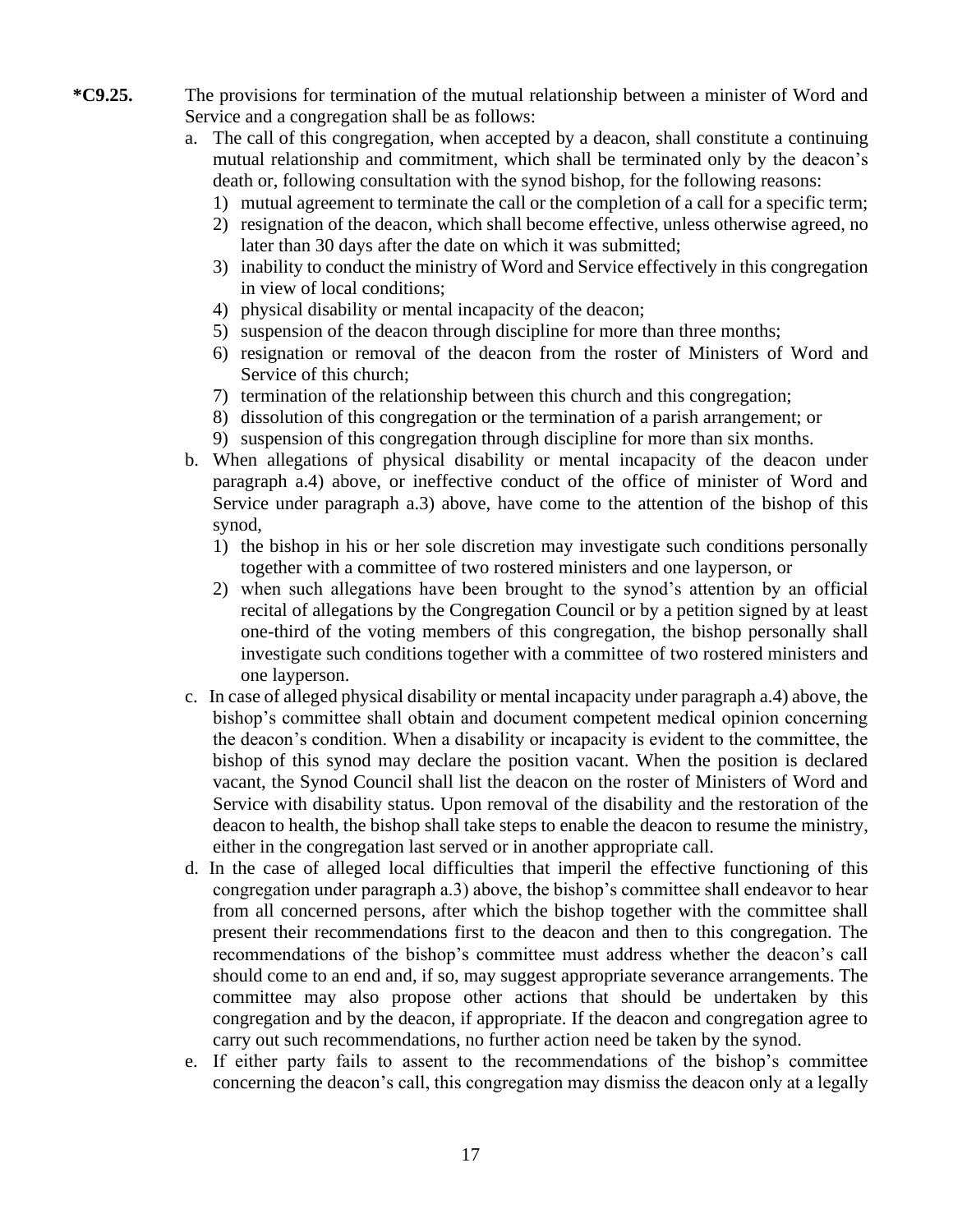called meeting after consultation with the bishop, either (a) by a two-thirds vote of the voting members present and voting where the bishop and the committee did not recommend termination of the call, or (b) by a majority vote of the voting members present and voting where the bishop and the committee recommended termination of the call.

- f. If, in the course of proceedings described in paragraph c. or paragraph d. above, the bishop's committee concludes that there may be grounds for discipline, the committee shall make recommendations concerning disciplinary action in accordance with the provisions of this church's constitution, bylaws, and continuing resolutions.
- **\*C9.26.** This congregation shall make satisfactory settlement of all financial obligations to a former deacon before calling a successor. A deacon shall make satisfactory settlement of all financial obligations to this congregation before beginning service in a call to another congregation or employment in another ministry setting.
- **\*C9.27.** When a deacon is called to serve in company with another rostered minister or other rostered ministers, the privileges and responsibilities of each rostered minister shall be specified in documents to accompany the call and to be drafted in consultation involving the rostered ministers, the Congregation Council, and the bishop of the synod. As occasion requires, the documents may be revised through a similar consultation.
- **\*C9.28.** With the approval of the bishop of the synod, this congregation may depart from \*C9.25.a. and call a deacon for a specific term. Details of such calls shall be in writing setting forth the purpose and conditions involved. Prior to the completion of a term, the bishop or a designated representative of the bishop shall meet with the deacon and representatives of this congregation for a review of the call. Such a call may also be terminated before its expiration in accordance with the provisions of \*C9.25.a.
- **\*C9.29.** The deacon shall become a member of this congregation upon receipt and acceptance of the letter of call. In a parish of multiple congregations, the deacon shall hold membership in one of the congregations.
- **\*C9.31.** The deacon(s) shall submit a report of his or her ministry to the bishop of the synod at least 90 days prior to each regular meeting of the Synod Assembly.

# **Chapter 10.**

# **CONGREGATION MEETING**

**C10.01.** This congregation shall have at least one regular meeting per year. The regular meeting(s) of this congregation shall be held at the time(s) specified in the bylaws. Consistent with the laws of the Commonwealth of Pennsylvania, the bylaws shall designate one regular meeting per year as the annual meeting of this congregation.

### **C10.01.01.** Regular Meetings

Regular meetings of the voting membership of this congregation shall be conducted every November and every May, on or about the second Sunday of the month. Dates and times of all Congregation Meetings shall be set by the Congregation Council. The May meeting shall include election of council members and other leaders. The November meeting shall include the presentation of the budget for the coming year, the presentation of the goals for the coming year, and, during an election year, the election of the nominating committee. All confirmed members of this congregation may attend the meetings of this congregation and may, with the consent of the voting membership, submit recommendations or participate in a discussion of any given item of business before the voting membership.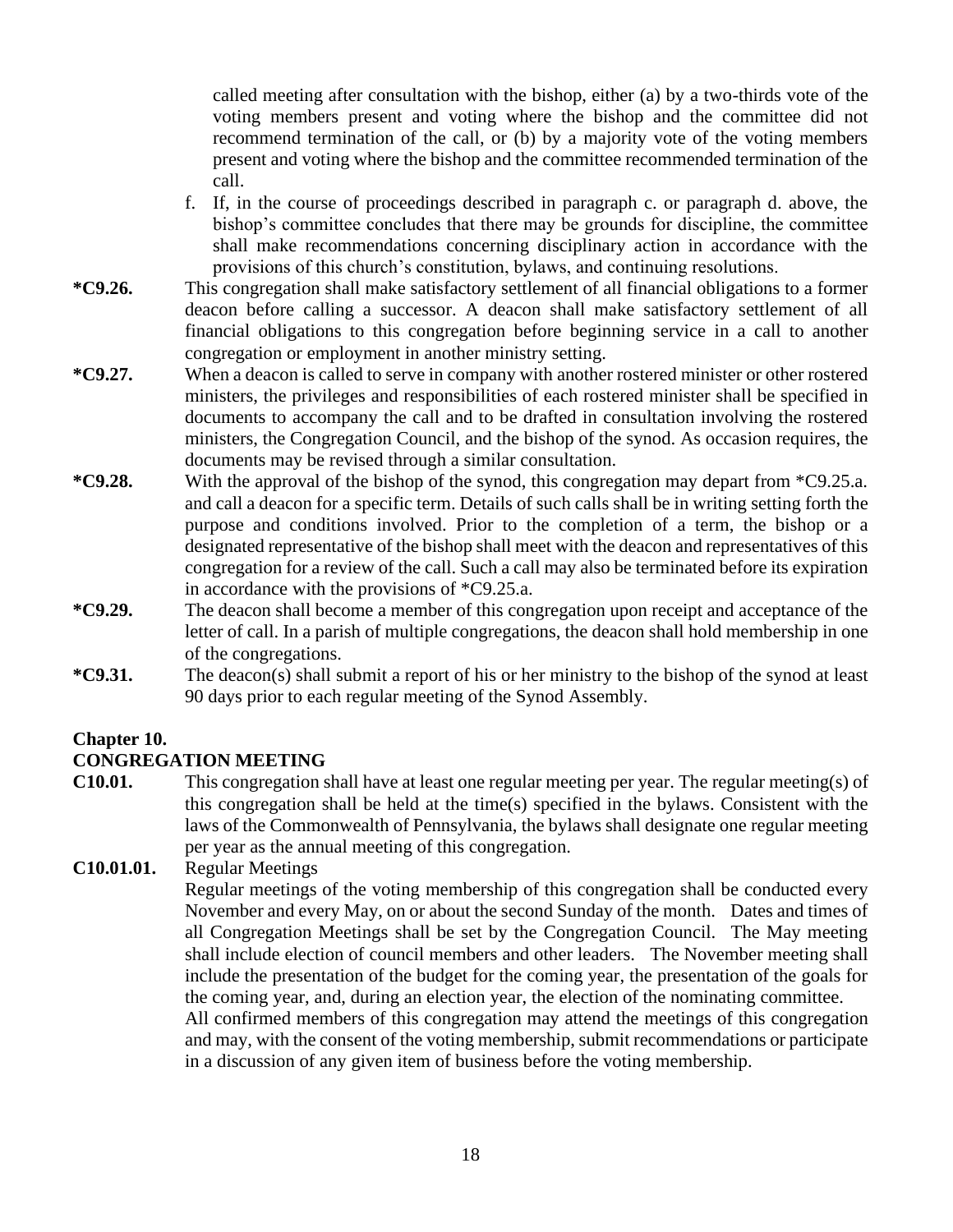**C10.01.02** Annual Meeting

The November regular meeting shall be considered the annual meeting.

- **C10.02.** A special Congregation Meeting may be called by the senior pastor, the Congregation Council, or the president of this congregation, and shall be called by the president of this congregation upon the written request of 10 percent of the voting members. The president of the Congregation Council shall call a special meeting upon request of the synod bishop. The call for each special meeting shall specify the purpose for which it is to be held, and no other business shall be transacted.
- **C10.03.** Notice of all meetings of this congregation shall be given at the services of worship on the preceding two consecutive Sundays and by mail or electronic means, as permitted by state law, to all members at least 10 days in advance of the date of the meeting. This letter shall contain the definition of a voting member. The posting of such notice in the regular mail, with the regular postage affixed or paid, sent to the last known address of such members shall be sufficient.
- **C10.04.** Twenty-five percent of the voting members shall constitute a quorum.
- **C10.05.** Voting by proxy or by absentee ballot shall not be permitted.
- **C10.06.** All actions approved by this congregation shall be by majority vote of those members present and voting, except as otherwise provided in this constitution or by state law.
- **C10.07.** *Robert's Rules of Order*, latest edition, shall govern parliamentary procedure of all meetings of this congregation.
- **C10.07.01.** Order of Business at Regular Meetings Regular meetings of the voting membership shall proceed as follows:
	- a. call to order
	- b. Scripture reading and/or prayer
	- c. read definition of a voting member
	- d. minutes of previous meeting(s), including special meetings
	- e. treasurer's report
	- f. unfinished business
	- g. reports from special committees
	- h. reports from committees
	- i. new business
	- j. state of the parish report by pastor(s)
	- k. closing with prayer
	- l. adjournment
- **C10.07.02.** The president may, with the consent of the voting members, vary the order in the interest of efficiency.
- **C10.07.03.** In the event of a tie vote, the president shall cast the deciding ballot.
- **C10.08.** This congregation may hold meetings by remote communication, including electronically and by telephone conference, as long as there is an opportunity for simultaneous aural communication. To the extent permitted by state law, notice of all meetings may be provided electronically.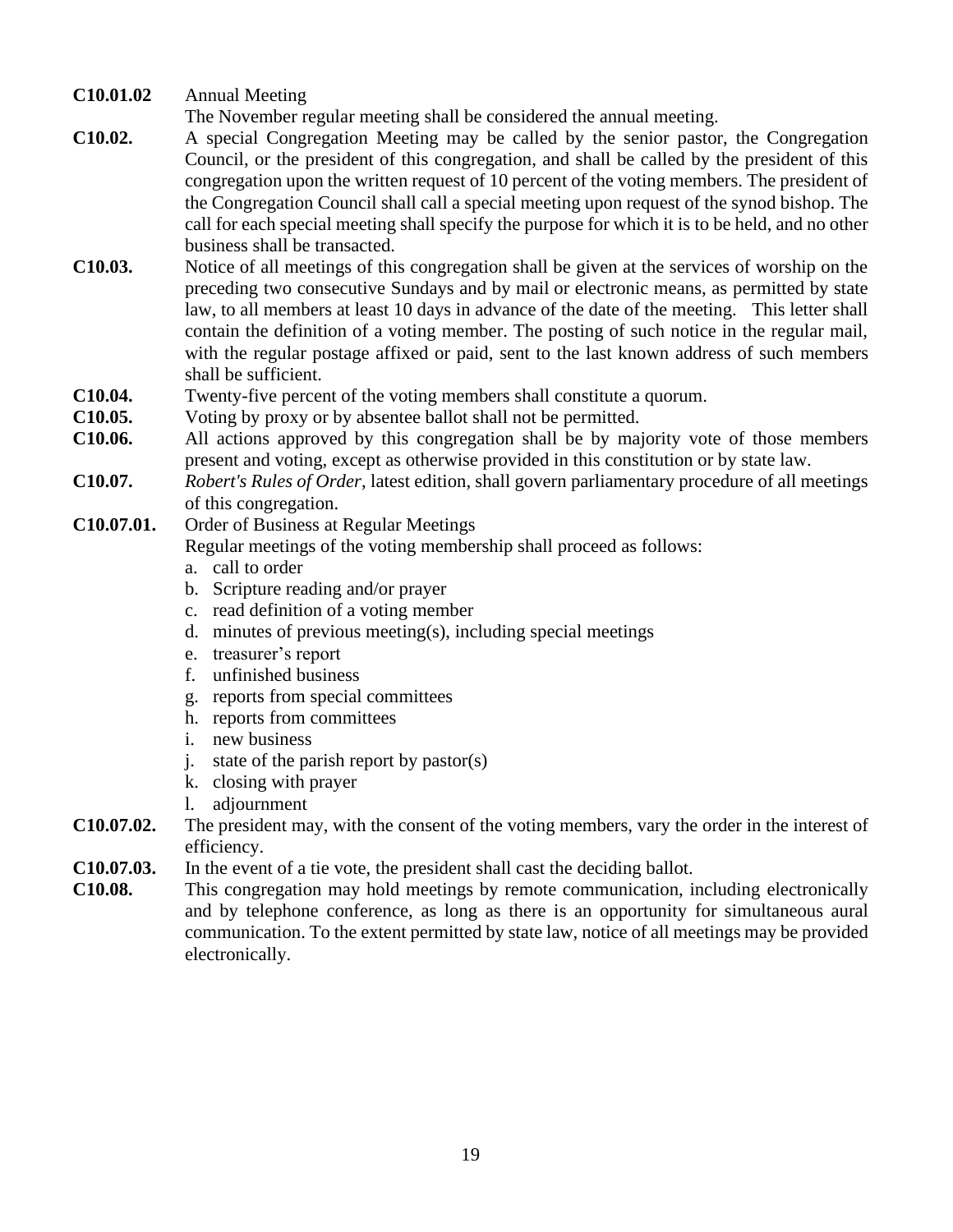# **Chapter 11. OFFICERS**

- **C11.01.** The officers of this congregation shall be a president, vice president(s), secretary, and treasurer.
	- a. Duties of the officers shall be specified in the bylaws.
	- b. The officers shall be voting members of this congregation.
	- c. Officers of this congregation shall serve similar offices of the Congregation Council and shall be voting members of the Congregation Council.

**C11.01.01.** The president of this congregation shall preside at all meetings of the voting membership. The president shall enforce the constitution of this congregation and shall carry out the expressed will of this congregation. These enforcements shall include the authority to execute all contracts and other legal documents which are required to fulfill such expressed will. All committees and groups in this congregation shall be responsible to the president. The president shall be welcome at any and all meetings of such groups either in person or represented by such person or persons as the president may appoint. The president shall also call and preside over the meetings of the Congregation Council and shall endeavor to coordinate the functions, plans, and activities of this congregation in all its parts for the total furtherance of the work of Christ's Kingdom in our midst.

The president shall submit the Audit Committee's report at the May meeting of the voting membership in each year.

The president, in conjunction with the pastor(s), shall nominate to the Congregation Meeting persons to serve as voting members to the synod assembly, instructing them to make a report to this congregation at its November meeting.

- **C11.01.02.** The secretary shall be present at all meetings of this congregation and at all meetings of the Congregation Council and shall enter the minutes of all meetings of said groups in a permanent record book over the secretary's signature. The secretary shall conduct all official correspondence of the committees under the supervision of the president. In general, the secretary shall perform all the duties normally pertaining to the secretary's office and such additional duties as the voting membership may delegate.
- **C11.01.03.** The vice president(s) of this congregation, in the absence of the president, shall act for and in the stead of the president. They shall be available for whatever duties the president shall assign to them.
- **C11.01.04.** The treasurer shall:
	- a. Accurately record congregational receipts, disbursements, and budgeted expenditures according to proper accounting procedures, and, if needed, suggest improved methods of managing church finances for congregational consideration;
	- b. Assist the Budget Coordinator in preparing a budget for each year, and present it for Congregation Council approval at the Congregation Council meeting prior to the November Congregation Meeting.
	- c. Submit permanent financial records for annual audit;
	- d. Remit monthly offerings for missions and church agencies and for the prompt payment of salaries and bills authorized by the congregation or the Committees and Directors.
	- e. Coordinate the flow of money from the treasury to the various Committees in such a way that an adequate balance is retained for the payment of salaries and recurring expenses;
	- f. Remit to the professional staff or lay workers of the congregation the documented expenses while attending professional workshops, conferences, or conventions, as approved by the Committees under whose jurisdiction they function;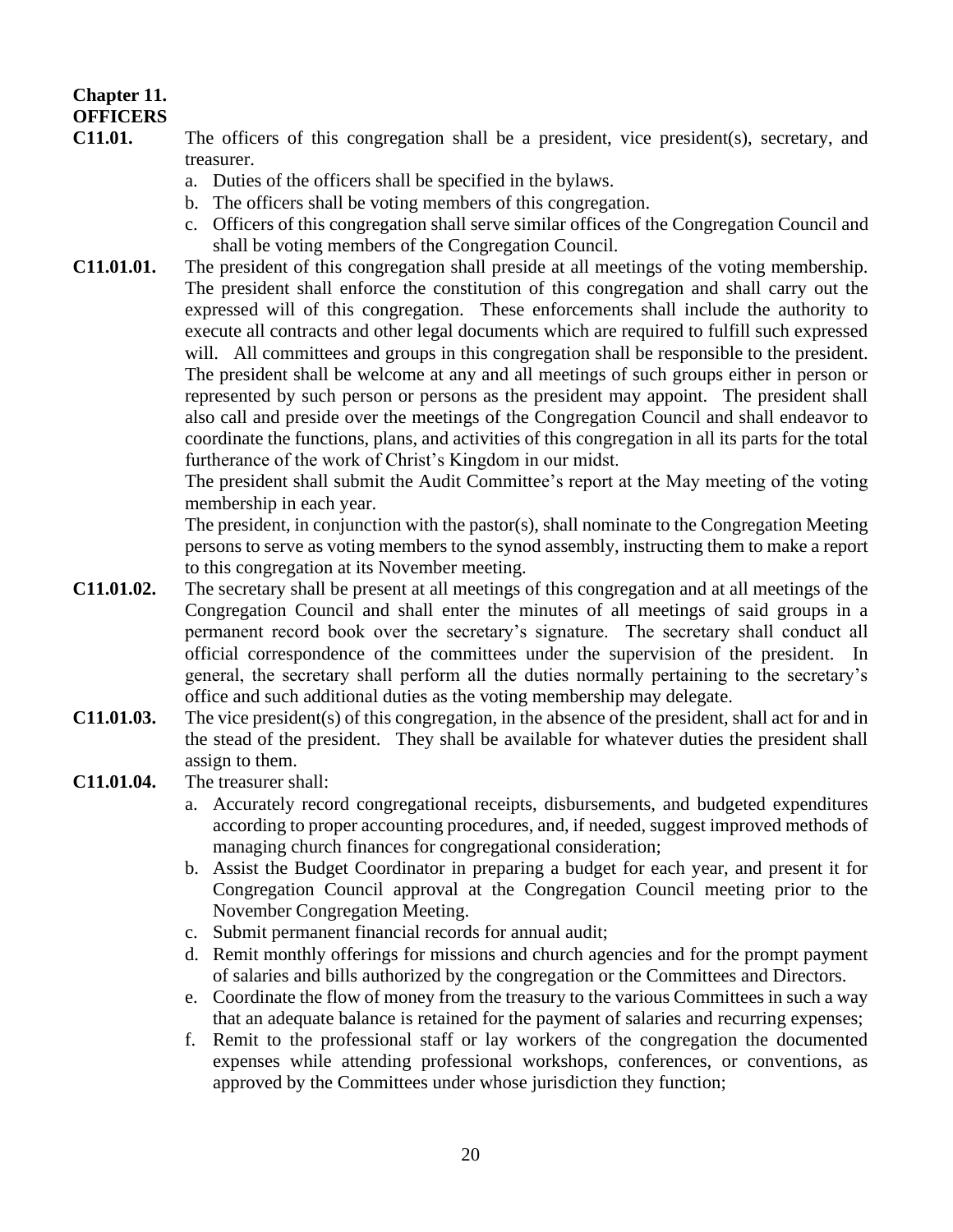- g. Sign all checks for payment of bills, salaries, or other financial commitments of the congregation;
- h. Submit monthly to all Committees a current record of their accrued disbursements and budget allotment;
- i. Pay federal, state, and local payroll taxes in a timely and accurate manner, and furnish W-2 forms to all employees at the end of the tax year.
- **C11.02.** The officers shall be elected by this congregation and shall serve for two years. The term shall begin on June 1 and end on May 31.
- **C11.03.** No officer shall hold more than one office at a time. No elected officer, except the treasurer, shall be eligible to serve more than two consecutive terms in the same office.

## **Chapter 12.**

#### **CONGREGATION COUNCIL**

- **C12.01.** The voting membership of the Congregation Council shall consist of the pastor(s), deacon(s), the officers of this congregation, and committee directors. Any voting member of this congregation may be elected, subject only to the limitation on the length of continuous service permitted in that office. A member's place on the Congregation Council shall be declared vacant if the member a) ceases to be a voting member of this congregation or b) is absent from four successive regular meetings of the Congregation Council without cause. Consistent with the laws of the state in which this congregation is incorporated, this congregation may adopt procedures for the removal of a member of the Congregation Council in other circumstances.
- **C12.01.01.** Any officer or director of this congregation who willfully neglects the duties of his/her office may be deposed by a two-thirds majority vote of the voting members present in a regular meeting of this congregation. The Congregation Council shall initiate such disciplinary actions. When an office is made vacant by deposition, or by disciplinary action of the incumbent, a successor to such officer or director, if not immediately elected by this congregation, shall be appointed by the council until an election is held at the next regular Congregation Meeting.
- **C12.02.** The members of the Congregation Council except the pastor(s) and the deacon(s) shall be elected at a legally called meeting of this congregation during the month of May. Their term of office shall be for 2 years, with the term of office beginning on June 1 and ending on May 31. Newly elected Congregation Council members shall be installed at worship the Sunday prior to the date they assume office.
- **C12.02.01.** Nomination Procedures At the November congregation meeting in the year prior to election of officers and committee members, the Congregation Council shall announce its selection of four voting members who, together with the pastor(s), shall serve as the Nominating Committee. At this meeting, the voters may submit to the nominating Committee the names of possible candidates for office.
- **C12.02.02.** The Nominating Committee, after the November Congregation Meeting, shall prepare a list of potential nominees for office, including those from the list submitted by the voting members at the November Congregation Meeting. This list of these potential nominees shall then be made available to members of this congregation at least three weeks prior to the May meeting.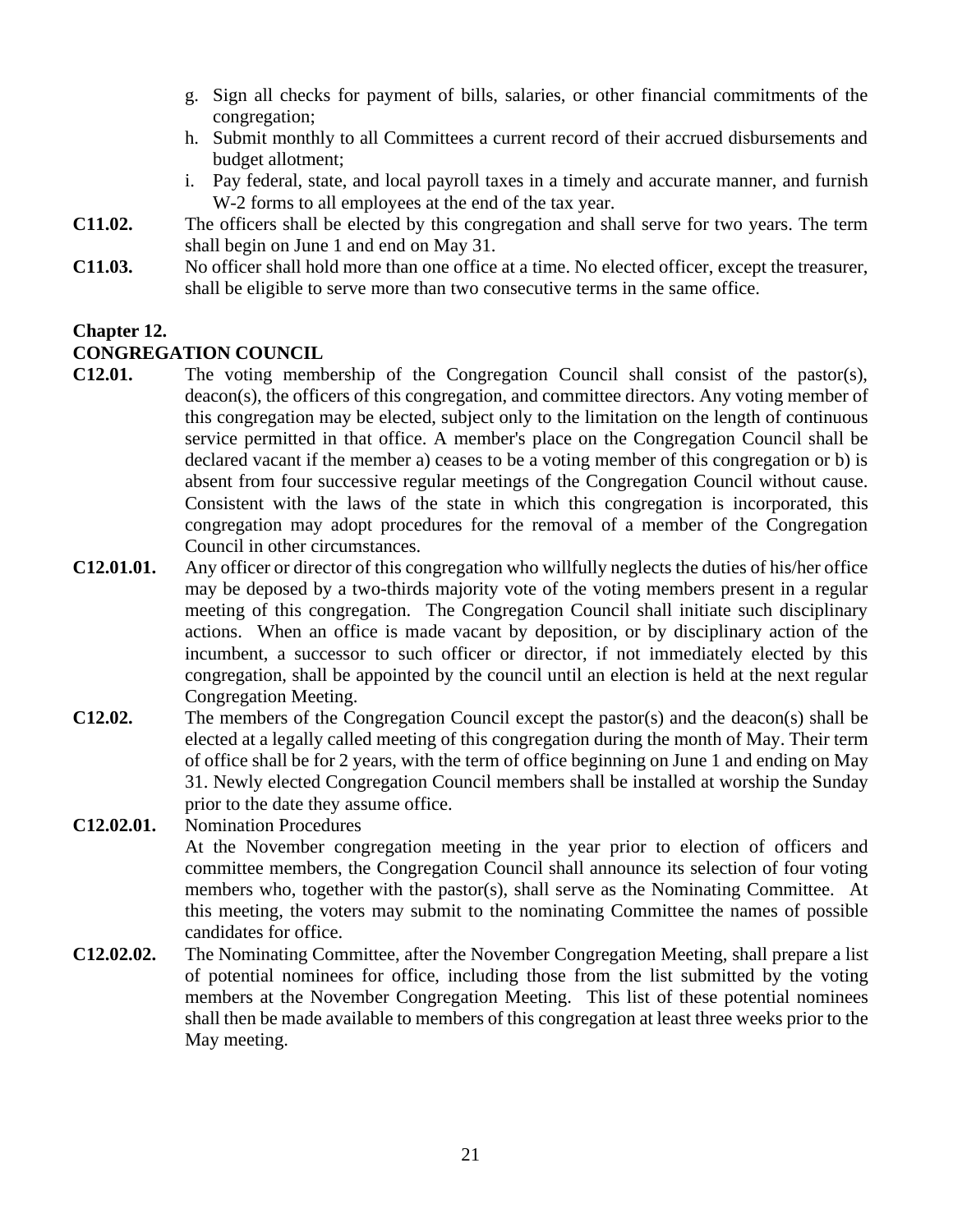- **C12.02.03.** Following the publication of the Nominating Committee's list, any voting member of this congregation may submit to the committee additional names for inclusion on the list, and such names shall be placed in nomination by the committee along with the candidates already chosen, provided:
	- a. that such names shall be submitted at least ten days before the date of the May congregation meeting, and
	- b. that the Nominating Committee, through consultation with the pastor(s) and the Evangelism Committee, shall have investigated the proposed candidates and found them spiritually eligible for office in accordance with \*C8.04.
- **C12.02.04.** The Nominating Committee, at least one week before the date of the May meeting, shall post conspicuously on the church bulletin board the list of candidates for the offices to be elected; these include:

President

Two Vice Presidents

Treasurer

**Secretary** 

Directors of the various Committees

Committee members as necessary to complete the membership of each committee.

**C12.02.05.** Election Procedures

From the list of candidates for each elective office submitted by the Nominating Committee, the voting membership shall, at its May meeting, elect by simple majority, the following officers in the order herein indicated:

- a. a president;
- b. two vice presidents;
- c. Treasurer;
- d. secretary
- e. directors, specifically nominated for the directorship of committees listed in chapter C13.07.
- f. committee members to the number required to complete the membership of each of the committees. The determination of the number of members required on each committee shall be an annual function of the Congregation Council and shall be decided no later than the January meeting of that body. Only candidates defeated for office may be placed in nomination by the voting members at the election meeting for any office not yet filled.

### **C12.02.06.** Installation of Officers - Term of Office

The newly elected officers, directors, and committee members shall be installed on or before the first Sunday in June. Directors and committee members shall assume their duties of office on the day of their installation. The term of office of all directors and committee members shall be two years, terminating on the day of the next scheduled installation during the second year of their terms. Directors may succeed themselves in the same directorate only once.

**C12.03.** Should a member's place on the Congregation Council be declared vacant, the Congregation Council shall elect, by majority vote, a successor until the next annual meeting. Individuals who have served less than one-half of a regular term shall be eligible for nomination and possible election to a full term.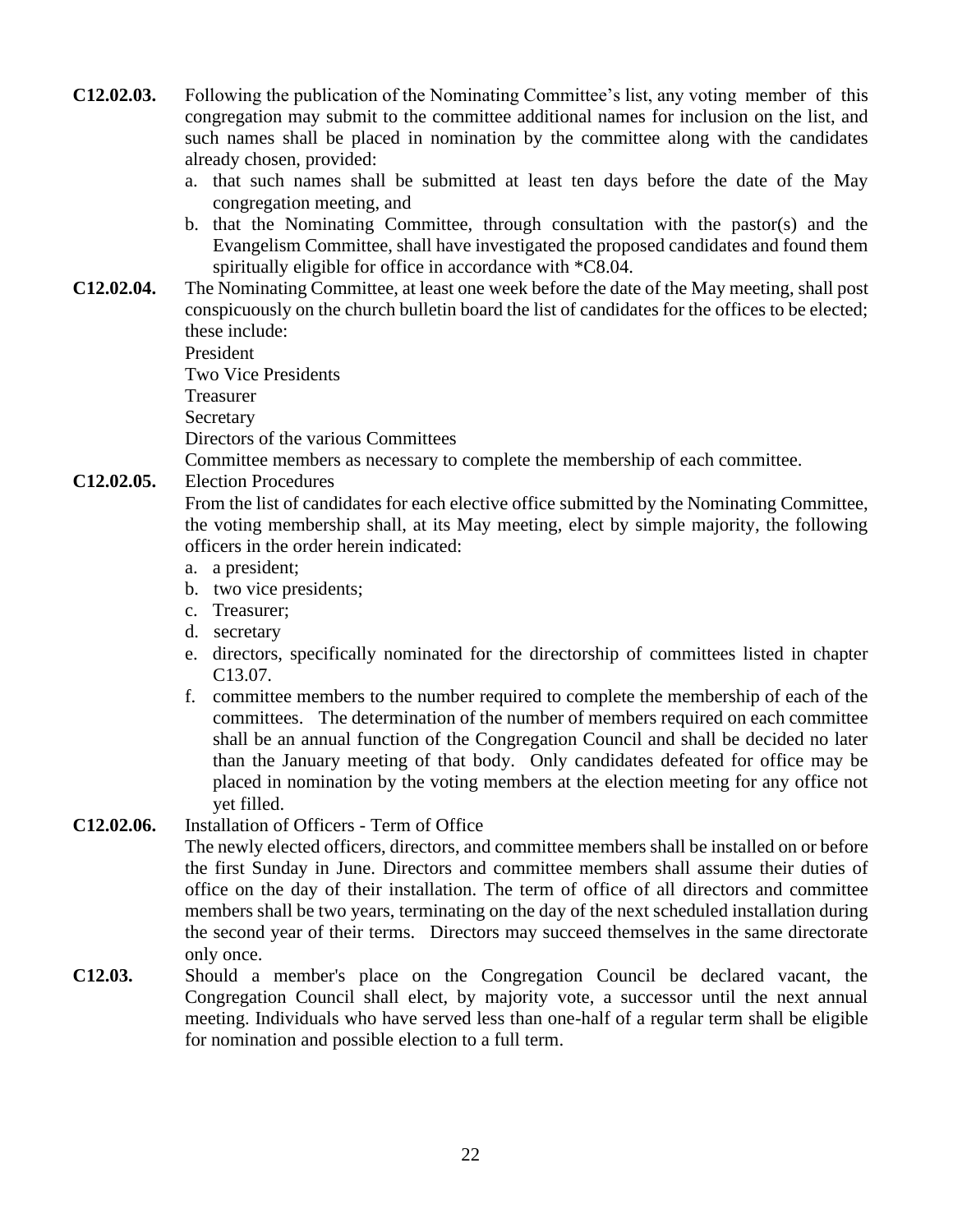#### **C12.03.01.** Vacancies

- a. Committee Members Any committee vacancies occurring within the two-year term of office shall be filled by the appointment of the Congregation Council. The president shall report all such appointments at the next regular Congregation Meeting and see to it that such appointments are publicized in the next issue of this congregation's newsletter.
- b. Committee Directors If a vacancy should occur in the position of the director of a committee during the two-year term of office, the president will appoint an interim director of that committee who will function in the capacity until the next regular Congregation Meeting, at which time this congregation will take official action to fill that vacancy for the remainder of the unexpired term. In such cases the Congregation Council shall present to this congregation the name or names of qualified persons for congregational action; the president shall see to it that any new appointment is reported in the next issue of this congregation's newsletter.
- c. President and Vice President(s) If a vacancy should occur in the position of president or vice president(s) during the two-year term of office, the Congregation Council shall appoint an interim officer who will function in the capacity until the next regular Congregation Meeting, at which time this congregation will take official action to fill that vacancy for the remainder of the unexpired term. In such cases the Congregation Council shall present to this congregation the name or names of qualified persons for congregational action for appointment to that office. After congregational action, the president shall see to it that any new appointment is reported in the next issue of this congregation's newsletter.
- **C12.04.** The Congregation Council shall have general oversight of the life and activities of this congregation, and in particular its worship life, to the end that everything be done in accordance with the Word of God and the faith and practice of the Evangelical Lutheran Church in America. The duties of the Congregation Council shall include the following:
	- a. To lead this congregation in stating its mission, to do long-range planning, to set goals and priorities, and to evaluate its activities in light of its mission and goals.
	- b. To seek to involve all members of this congregation in worship, learning, witness, service, and support.
	- c. To oversee and provide for the administration of this congregation to enable it to fulfill its functions and perform its mission.
	- d. To maintain supportive relationships with the rostered minister(s) and staff and help them annually to evaluate the fulfillment of their calling or employment.
	- e. To be examples individually and corporately of the style of life and ministry expected of all baptized persons.
	- f. To promote a congregational climate of peace and goodwill, and, as differences and conflicts arise, to endeavor to foster mutual understanding.
	- g. To arrange for pastoral service during the sickness or absence of the pastor.
	- h. To emphasize support of the synod and churchwide organization of the Evangelical Lutheran Church in America as well as cooperation with other congregations, both Lutheran and non-Lutheran, subject to established policies of the synod and the Evangelical Lutheran Church in America.
	- i. To recommend and encourage the use of program resources produced or approved by the Evangelical Lutheran Church in America.
	- j. To seek out and encourage qualified persons to prepare for the ministry of the Gospel.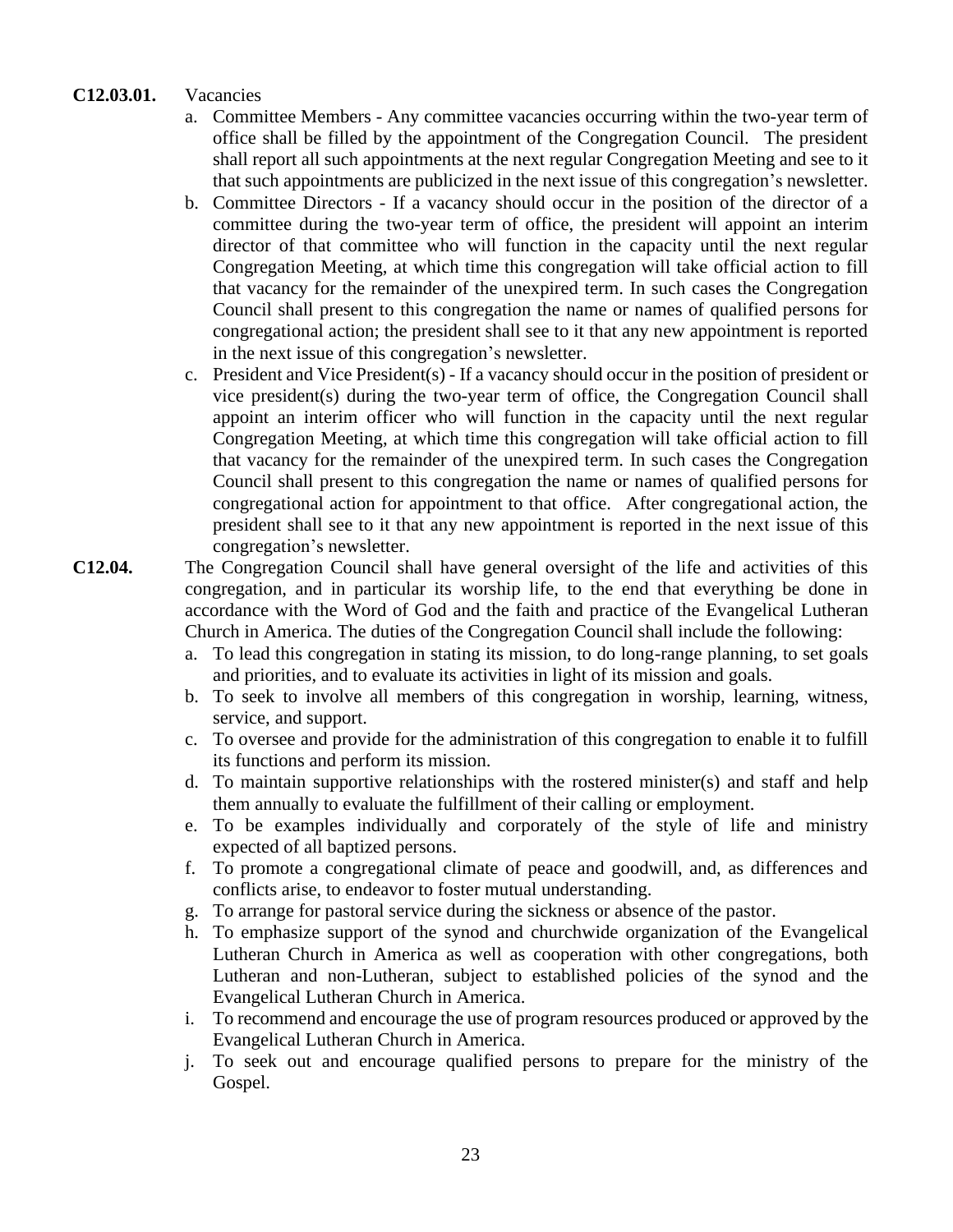- k. Serve as the point of liaison between the pastor(s), the officers of this congregation, and the various committees in planning the total work of this congregation
- l. Settle jurisdictional dispute among the several committees.
- m. Present to this congregation at its November meeting, a yearly plan of activity for the entire congregation, as well as long range plans for the development and expansion of Christ's work in our midst.
- n. Prepare the agenda for the congregation meetings.
- o. Set the dates and times for the congregation meetings.
- p. Develop a list of candidates for the Nominating Committee to be elected at the November congregation meeting in the year prior to the election of officers and committee members.
- q. Fill unexpired terms or shortages of committee members by appointment.
- **C12.04.01.** The Congregation Council is not primarily a decision-making body but serves as a forum where the activities of the Committees may be discussed, evaluated, and coordinated, and where all such activities may be integrated into an overall congregational program. The Congregation Council may serve the congregation in other specific ways as directed by the Congregation Meeting and in accordance with this constitution, bylaws and continuing resolutions.
- **C12.04.02.** The Congregation Council shall keep a permanent set of minutes for each meeting, and such minutes shall be the property of this congregation.
- **C12.05.** The Congregation Council shall be responsible for the financial and property matters of this congregation.
	- a. The Congregation Council shall be the board of directors of this congregation, and as such shall be responsible for maintaining and protecting its property and the management of its business and fiscal affairs. It shall have the powers and be subject to the obligations that pertain to such boards under the laws of the Commonwealth of Pennsylvania, except as otherwise provided herein.
	- b. The Congregation Council shall not have the authority to buy, sell, or encumber real property unless specifically authorized to do so by a meeting of this congregation.
	- c. The Congregation Council may enter into contracts of up to \$15,000 for items not included in the budget.
	- d. The Congregation Council shall prepare an annual budget for adoption by this congregation, shall supervise the expenditure of funds in accordance therewith following its adoption, and may incur obligations of more than \$15,000 in excess of the anticipated receipts only after approval by a Congregation Meeting. The budget shall include this congregation's full indicated share in support of the wider ministry being carried on in collaboration with the synod and churchwide organization.
	- e. The Congregation Council shall ascertain that the financial affairs of this congregation are being conducted efficiently, giving particular attention to the prompt payment of all obligations and to the regular forwarding of mission support monies to the synod treasurer.
	- f. The Congregation Council shall be responsible for this congregation's investments and its total insurance program.
- **C12.06.** The Congregation Council shall see that the provisions of this constitution, its bylaws, and the continuing resolutions are carried out.
- **C12.07.** The Congregation Council shall provide for an annual review of the membership roster.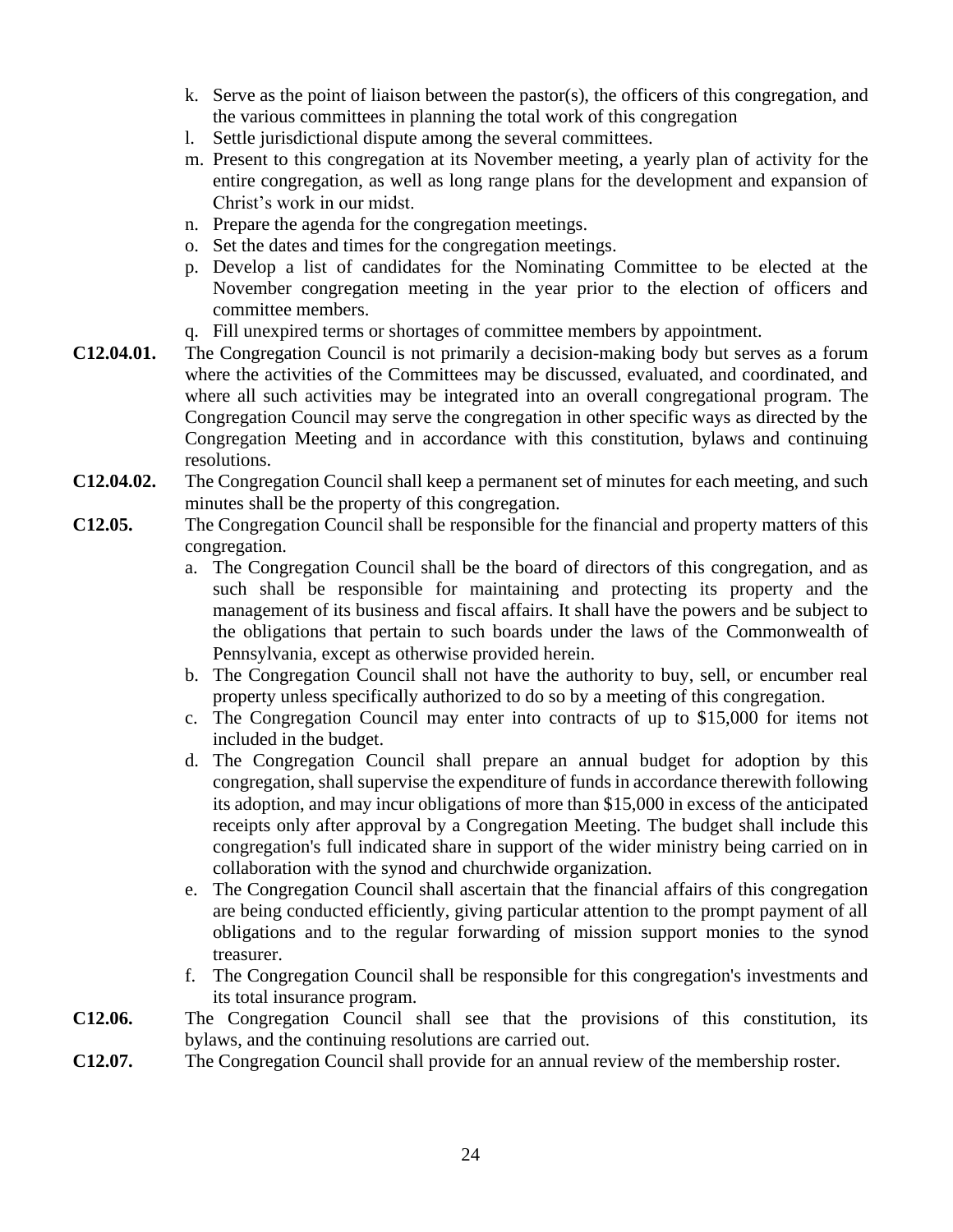- **C12.08.** The Congregation Council shall be responsible for the employment and supervision of the staff of this congregation. Nothing in this provision shall be deemed to affect this congregation's responsibility for the call, terms of call, or termination of call of any employees who are on a roster of this church.
- **C12.09.** The Congregation Council shall submit a comprehensive report to this congregation at the annual meeting.
- **C12.11.** The Congregation Council shall normally meet in January, April, August, and October. Special meetings may be called by the pastor or the president, and shall be called by the president at the request of at least one-half of its members. Notice of each special meeting shall be given to all who are entitled to be present.
- **C12.12.** A quorum for the transaction of business shall consist of a majority of the members of the Congregation Council, including the senior pastor or interim pastor, except when the senior pastor or interim pastor requests or consents to be absent and has given prior approval to the agenda for a particular regular or special meeting, which shall be the only business considered at that meeting. Chronic or repeated absence of the senior pastor or interim pastor who has refused approval of the agenda of a subsequent regular or special meeting shall not preclude action by the Congregation Council, following consultation with the synod bishop.
- **C12.13.** The Congregation Council and its committees may hold meetings by remote communication, including electronically and by telephone conference and, to the extent permitted by state law, notice of all meetings may be provided electronically.

#### **Chapter 13.**

### **CONGREGATION COMMITTEES**

- **C13.01.** The officers of this congregation and the pastor(s) shall constitute the **Executive Committee**.
- **C13.02.** A **Nominating Committee** of the pastor(s) and four voting members of this congregation, two of whom, if possible, shall be outgoing members of the Congregation Council, shall be elected at the November meeting prior to an election year for a term of one year. The voting members of the Nominating Committee are not eligible for consecutive reelection.
- **C13.03.** An **Audit Committee** of three voting members, other than the Treasurer and the Financial Secretary, shall be appointed by the Congregation Council president. Audit Committee members shall not be members of the Congregation Council. Term of office shall be three years, with one member elected each year. Members shall be eligible for reelection.
- **C13.04.** *Mutual Ministry Committee(s)* (in the absence of a mutual ministry committee, the duties shall be fulfilled by the executive committee) shall be appointed jointly by the president and the rostered minister. Term of office shall be two years, with three members to be appointed each successive year.
- **C13.05.** When a vacancy occurs in a position for which this congregation calls a rostered minister, a *Call Committee* of six voting members shall be elected by the Congregation Council. Term of office will terminate upon installation of the newly called rostered minister.
- **C13.06.** Other committees of this congregation may be formed, as the need arises, by decision of the Congregation Council.
- **C13.07.** Duties of committees of this congregation shall be specified in the continuing resolutions.
- **C13.07.A05.** Each Committee shall submit a report of its activities at each regular Congregation Meeting and on such other occasions as the voting members shall require. Such reports shall include specific recommendations (if any) for congregational action and/or approval.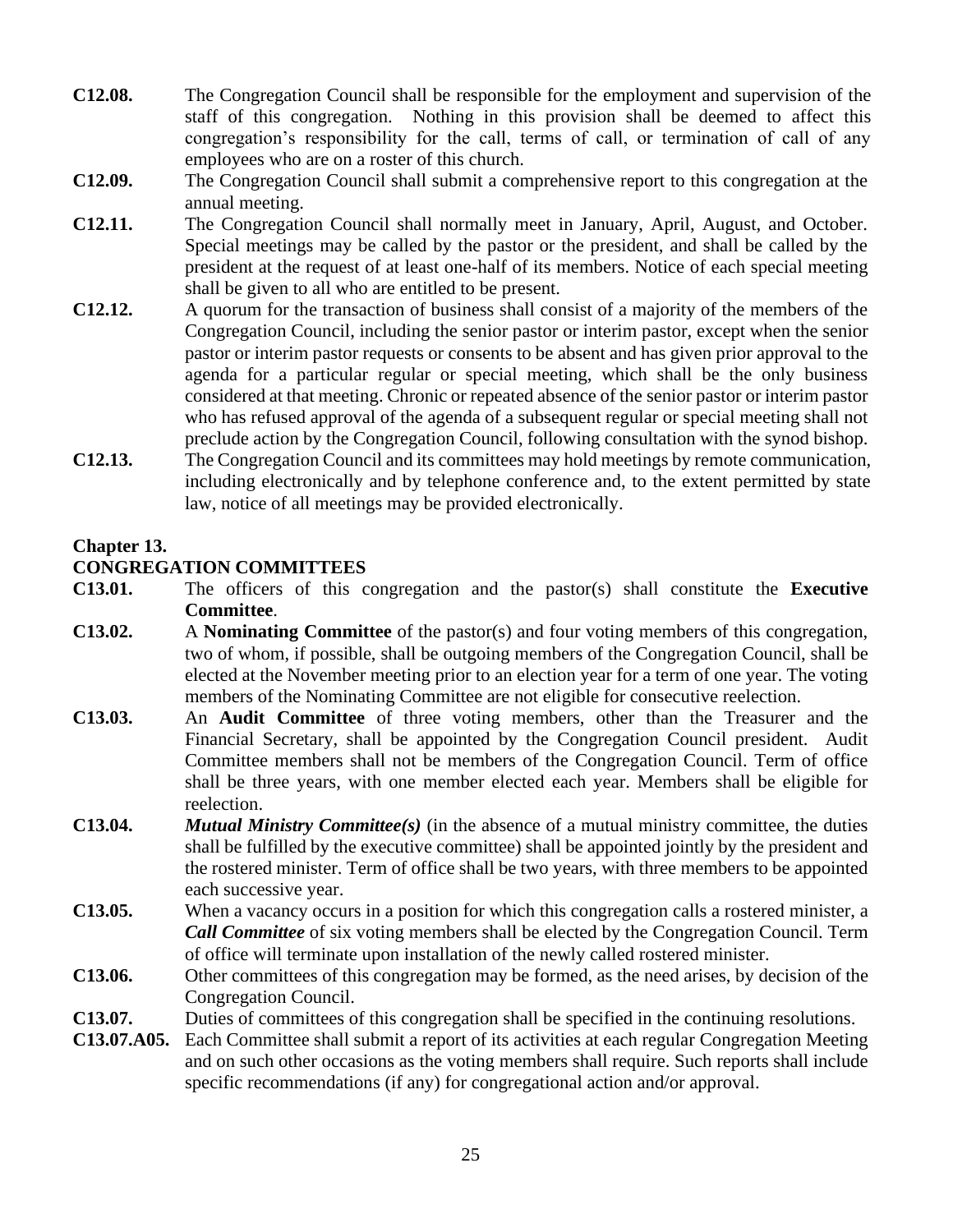- **C13.07.B05.** Each Committee shall initiate and carry out such activities and programs within this congregation as will enable it to effectively perform the functions and duties assigned to it by the constitution, or by specific resolution of the voting members.
- **C13.07.C05.** Each committee shall be empowered to administer all funds set aside for its work by budget appropriation or by special resolution of this congregation, provided that the Congregation Meeting may at its discretion, restrict such expenditures to conform with the actual financial condition of this congregation at any given time. Each committee shall be jointly and severally liable for all expenditures not authorized either by the budget or by special resolution of this congregation.
- **C13.07.D05.** Each committee shall keep a permanent set of minutes for each meeting, and such minutes shall be the property of this congregation.
- **C13.07.E05.** Each committee shall be under the direct control and supervision of the director of that committee. Following the election of the director of each committee and the number of committee members required, the director of the respective committee shall designate and appoint from among the committee members at his/her own discretion those individuals who are to be responsible for various phases of the work of that committee. Such appointments are to be made within two weeks of the date of their election, and notification of such appointments is to be given to the president of this congregation for publication to the members in the manner deemed most advisable.
- **C13.07.F05.** The time and frequency of committee meetings shall be monthly or at the discretion of the director of that committee and the committee members, except that, for good and sufficient reason, either the president of this congregation or the pastor(s) may call a meeting of the committee at any time. Meetings thus called shall be classified as special meetings, and each person involved shall be notified of the date, time, and purpose of such a meeting.

# **C13.07.G05** MUTUAL MINISTRY COMMITTEE

The Mutual Ministry Committee acts as a representative of this congregation to its staff of employees, nurturing a good employer-employee relationship, and ministering to the needs of the staff as they relate to employment of Redeemer.

The Committee shall:

- 1) serve as a mediator between the paid staff and this congregation through the appropriate committee(s), referring all matters concerning job performance to the appropriate committee with recommendations.
- 2) annually review and update the job descriptions for all paid staff.
- 3) make recommendations to the Congregation Council with respect to the employment and termination of paid staff, other than the Pastor(s).
- 4) submit to the Stewardship Committee, in the form and at the time required, salary proposals and recommended benefits for all paid staff.
- 5) be concerned about the spiritual, emotional, and physical health and welfare of the pastor(s) and other staff and their families (adequate compensation, housing, free time, vacation, assistance in time of illness), and to that end specifically review these items once a year.

#### **C13.07.H05** EVANGELISM COMMITTEE

The Evangelism Committee reaches out to members and non-members of the church to lead them to a more fulfilling involvement with Christ and his church. The committee also interacts with local and international projects to spread the Word of God and encourage involvement with the church.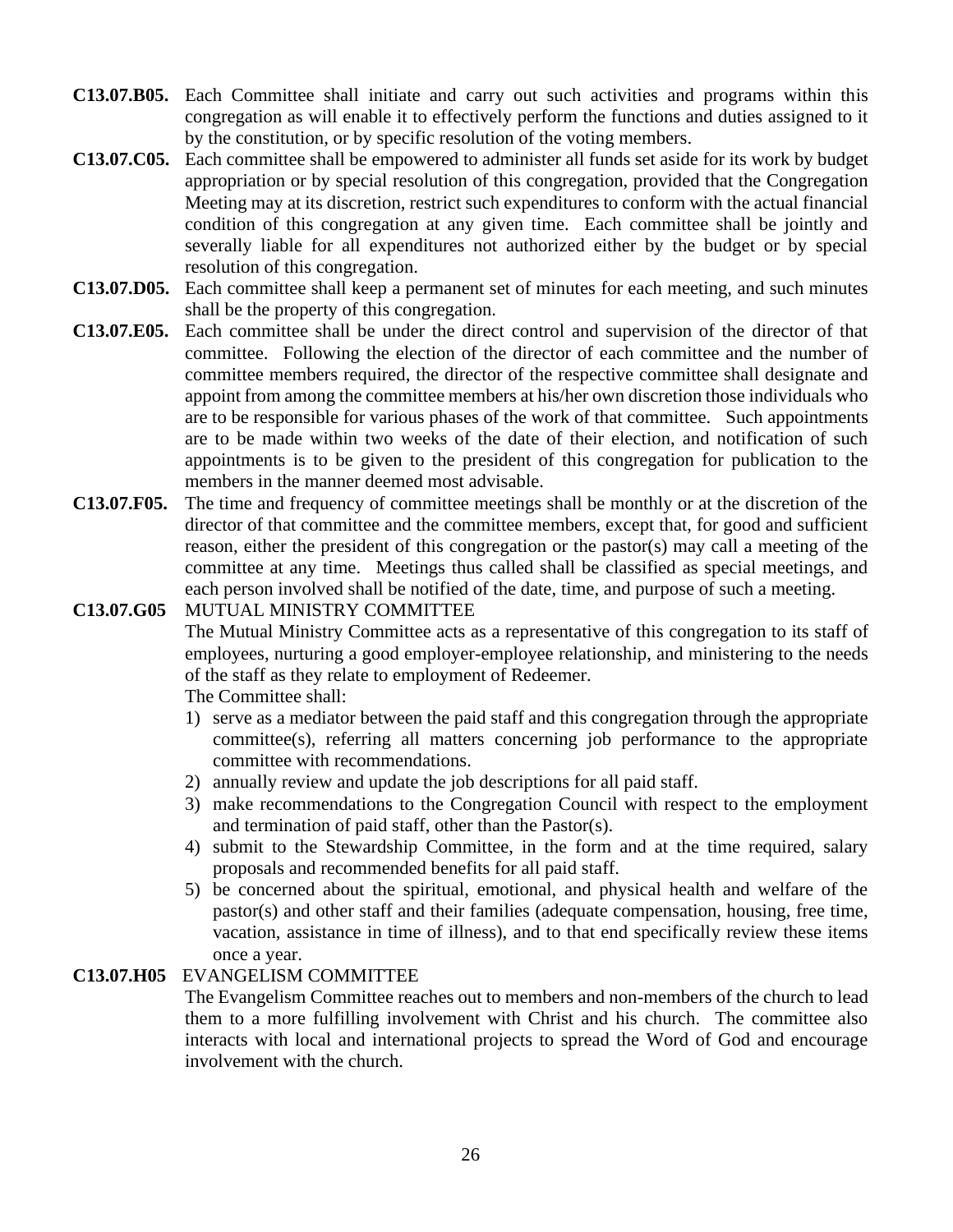The Committee shall:

- 1) share with the pastors the work of proclaiming the Gospel to all peoples.
- 2) be aware of and adopt or adapt suggestions by the Evangelical Outreach and Congregational Mission Unit of the synod and ELCA.
- 3) encourage prayer in church and home for all peoples, both within and without the church community.
- 4) work with the entire church body to make members and visitors feel welcome when they come to worship.
- 5) work with the Christian Education Committee to encourage participation of Bible-based education programs.
- 6) work with the Publicity/AV Committee to inform the community of church related services, programs, and events that identify this congregation with the Gospel of Christ.
- 7) reach out to our neighbors local, community and worldwide sharing the good news of the Bible and sharing resources as agreed upon by this congregation.
- 8) evaluate the effectiveness of programs sponsored by the committee each year and make adjustment as needed.
- 9) submit to the Stewardship Committee, in the appropriate format and at the time requested, a budget request for the upcoming year's work.

#### **C13.07.I05** PARISH FELLOWSHIP COMMITTEE

The Parish Fellowship Committee strengthens the fellowship between congregation members spiritually and socially, integrates new members into the life of this congregation, builds mutual cooperation, trust, and enjoyment among the members of this congregation. The Committee shall:

- 1) plan, supervise, and implement larger gatherings of this congregation from time-to-time throughout the year;
- 2) maintain contact with other committees and church groups, suggesting to them ways of furthering the work of their committees through fellowship and drawing from them requests and suggestions for fellowship activities;
- 3) maintain an adequate group of willing workers who will help to plan, coordinate, and execute the work necessary for the successful accomplishment of fellowship goals;
- 4) plan, schedule, and coordinate all parish camping experiences in conjunction with the appropriate committees;
- 5) develop policies and rules for the use of the facilities at the functions sponsored by these other committees;
- 6) maintain a schedule of activities within this congregation's facilities and approve, or disapprove, in conjunction with the Church Properties Committee, requests for such activities in the best interest of this congregation;
- 7) set all policies, in conjunction with the Church Properties Committee for rental, use, and lending of church equipment;
- 8) be responsible for organizing and coordinating the regular weekly socials following all worship services on Saturdays and Sundays;
- 9) submit, at the time and in the form required, an annual budget as requested by the Stewardship Committee;
- 10) replenish and maintain equipment and supplies for the ongoing promotion of fellowship in this congregation.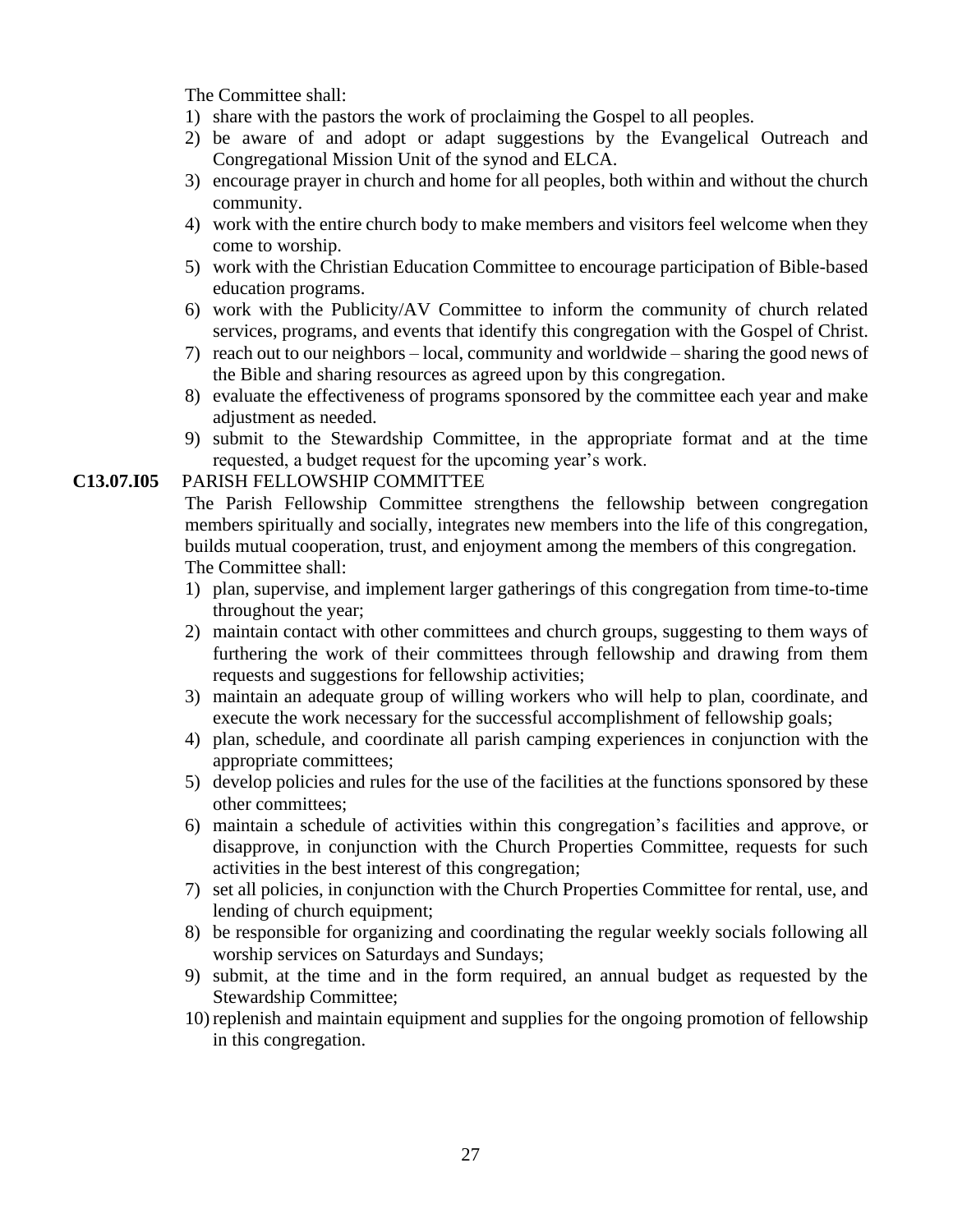#### **C13.07.J05** STEWARDSHIP & PARISH ADMINISTRATION COMMITTEE

 The Stewardship & Parish Administration Committee initiates programs for the development of good stewardship attitudes in the members of this congregation with regard to time, talents, and treasures. The Committee ensures the financial stability of this congregation through a developed program of dedicated, proportionate, first fruits giving. The Committee shall:

- 1) maintain a congregational talent file, record the talents and abilities of new members, and work with other Committees to enlist members for service to this congregation;
- 2) encourage the Gospel-motivated practice of joyous, worshipful, liberal, proportionate first fruits giving in response to received blessings and recognized needs;
- 3) annually give every member an opportunity to make a commitment of his or her treasure for the ministry of this congregation and the church at large;
- 4) initiate an annual preparation and presentation to this congregation of a biblically and theologically sound budget, determine anticipated receipts, and recommend the budget for adoption by this congregation;
- 5) review, accept, or decline all offers of non-solicited gifts to this congregation;
- 6) evaluate various programs for endowments, remembrance of this congregation in wills, bequests, and the like, and suggest ways of implementation to the Director of Publicity/Audio Visual as well as supplying workers at his/her request;
- 7) annually review, with all committees, the adequacy of all types of insurance for church property, equipment, vehicles, and activities; purchase and/or renew all insurances required for property, equipment and activities; prepare and submit timely and proper insurance claims.
- 8) Administer this congregation's Good Samaritan Fund.
- 9) submit to the Stewardship Committee, in the appropriate format and at the time requested, a budget request for the upcoming year's work.

#### **C13.07.K05** WORSHIP AND MUSIC COMMITTEE

The Worship and Music Committee plans, administers, and supervises the corporate worship life of this congregation, determines policies pertaining to this congregation's corporate worship, selects and supervises volunteer personnel, and provides the necessary means and facilities for corporate worship.

The Committee shall:

- 1) ensure that the services of God's house are conducted regularly and in accordance with the liturgy of the ELCA;
- 2) review, with the Mutual Ministry Committee, the job descriptions of the ministerial staff;
- 3) supervise the musical staff of this congregation;
- 4) staff, train and schedule the ushering staff;
- 5) staff, train and schedule the acolytes;
- 6) staff, train and schedule the communion assistants;
- 7) staff, train and schedule the lay readers;
- 8) approve (and then implement) or disapprove new forms of worship, liturgies, and hymns for use in public worship;
- 9) supervise the Altar Guild in the care, use, and maintenance of the sacred vessels, the altar, the altar furnishings, and the vestments;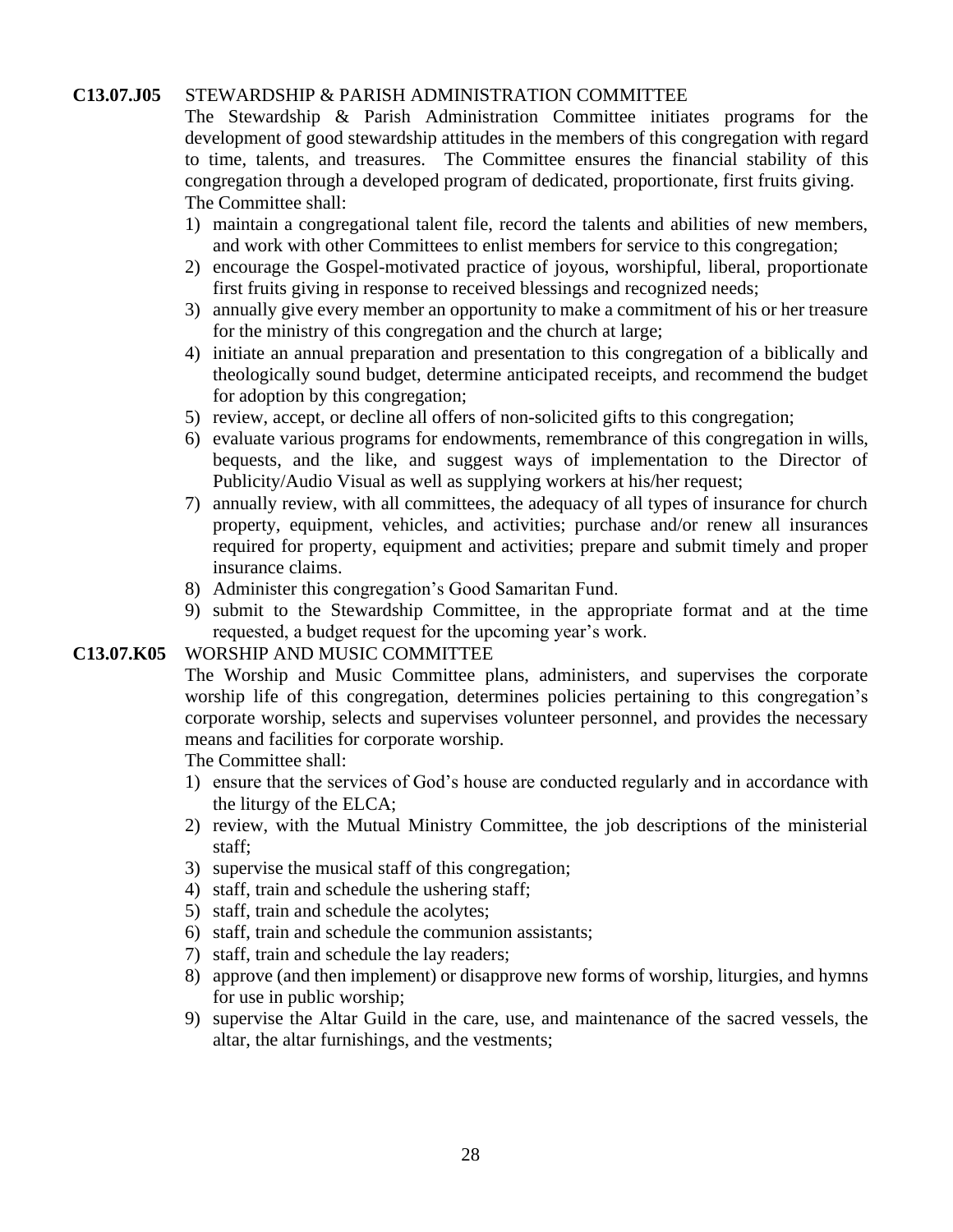- 10) maintain an adequate supply of expendable items for worship, such as communion cards, pencils, communion wine and wafers, baptismal napkins, candles, etc., in conjunction with the Altar Guild;
- 11) coordinate with the Decor Committee all church and chancel decorations and with Altar Guild the distribution of altar flowers to the sick and homebound;
- 12)supervise the budgeted allotment for the selections and procurement of appropriate music, supervision of choirs, and other related matters in conjunction with the music staff;
- 13) maintain and supervise adequate nursery facilities and personnel;
- 14)submit, at the time and in the form required, an annual budget as requested by the Stewardship Committee.

#### **C13.07.L05** CHRISTIAN EDUCATION COMMITTEE

The Christian Education Committee plans, administers, and supervises the total educational program of this congregation, determines policies, selects personnel for the various programs, and provides the necessary means and facilities for these programs to do so. The Committee shall:

- 1) be responsible for the Christian nurture of adults, children, and youth in this congregation and, through them, in the community beyond;
- 2) establish objectives, set policies for, and supervise the total educational program for this congregation, including Sunday Church School, Vacation Church School, confirmation classes, Bible classes, and all other educational groups;
- 3) provide, and/or recommend curriculum for all educational groups, constantly seeking improvement in content of material and methodology of teaching;
- 4) provide for active expression of Christian love and concern as an integral part of the total education program;
- 5) encourage the faithful participation of every congregation member in Bible study, privately and in group study;
- 6) maintain accurate information as to the degree of participation of the total membership of this congregation in its educational program and encourage the participation in the education program of uninvolved members. This will include a permanent and up-to-date file of all children and youth (including Cradle Roll) of this congregation by age, grade level, and the like;
- 7) recruit, train, and provide continuing education for teachers and leaders in this congregation's educational ministry program;
- 8) establish a system of commendation for and recognition of faithful service by all person involved in the educational task of this congregation;
- 9) work with the Youth Ministry Committee for the assimilation of newly confirmed youth into educational classes and activities;
- 10) work with the Evangelism Committee for the assimilation of new members into the educational program of the church;
- 11) annually examine the educational facilities and equipment, and make recommendations to the Church Properties Committee as to upkeep, repairs, and replacements needed as well as new equipment needed;
- 12)submit, at the time and in the form required, an annual budget as requested by the Stewardship Committee;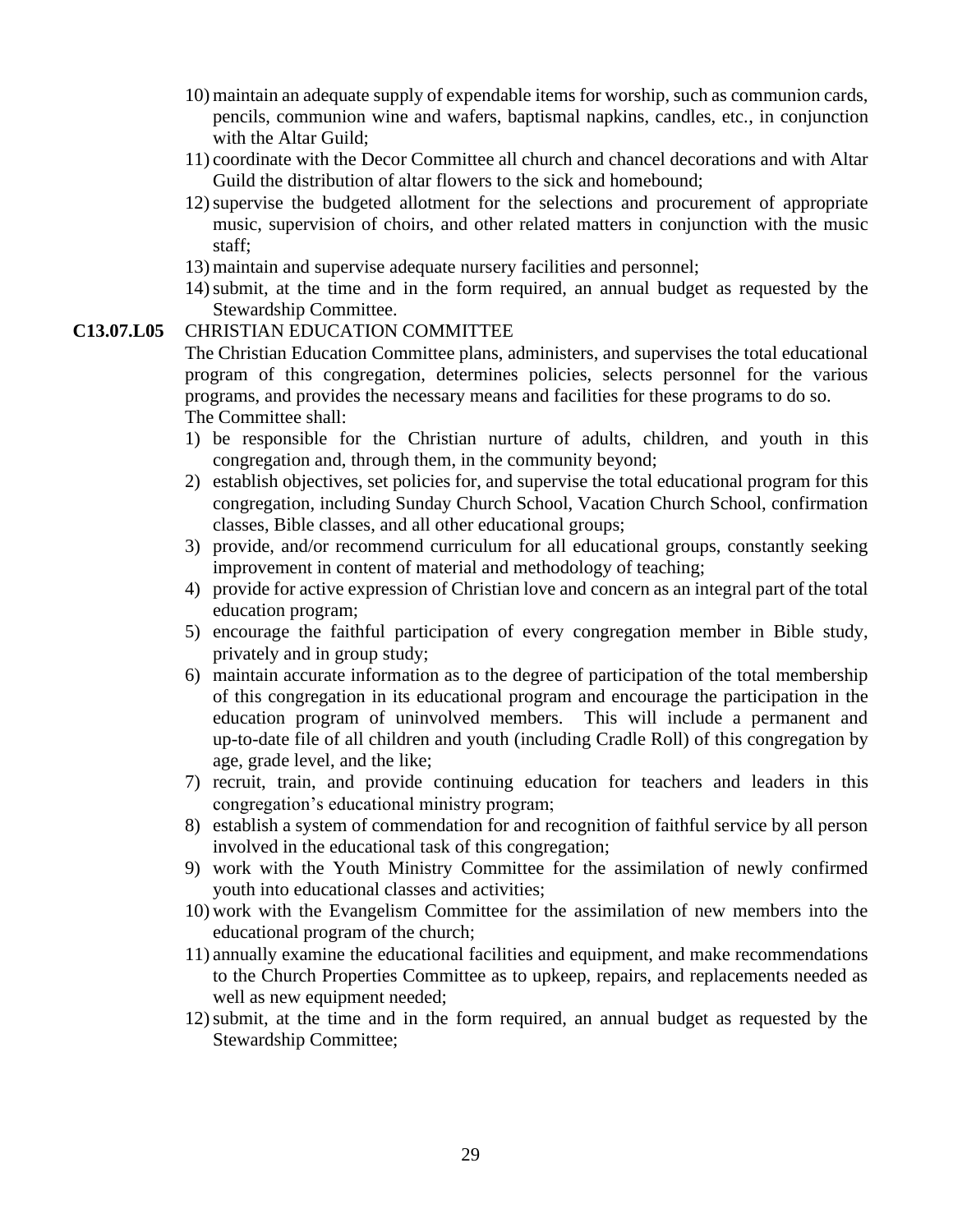- 13) establish and maintain, in conjunction with other Committees, a continuing program for the recruitment of full-time workers in the church such as pastors, teachers, associates in ministry, and the like;
- 14)seek to introduce periodicals, books, and family devotion guides of the ELCA into the homes of this congregation;
- 15) maintain, improve, and cultivate the use of the church library;
- 16) provide for and promote the use of audio visual materials;
- 17) provide special classes, courses, conferences, and retreats as needed for growth in Christian Education.

#### **C13.07.M05** YOUTH MINISTRY COMMITTEE

The Youth Ministry Committee involves the young people of this congregation in the work of Christ, provides for their spiritual growth and nurture, and promotes genuine Christian fellowship for the young people of this congregation.

The Committee shall:

- 1) promote attendance and involvement of this congregation's youth at all youth activities;
- 2) provide for the continuing spiritual growth of the young people of this congregation through Bible study, prayer, and Christian service;
- 3) plan and carry out, together with other concerned committees, a year 'round program for the young of the congregation;
- 4) involve youth leaders from all parts of this congregation's work in developing a planned parish program for young people;
- 5) develop a program for the social fellowship of both young people and the young adults of this congregation, including various recreational programs;
- 6) plan and observe, together with the Pastor(s) a yearly congregational Youth Ministry Worship and Recognition Sunday, where young people lead the worship service and all young people who are active in parish service of all types are recognized;
- 7) provide, together with the Publicity/Audio Visual Committee, for the public recognition of various youth achievements and accomplishments;
- 8) plan and coordinate activities for youth with other people's groups outside this congregation, particularly with other Lutheran young people's groups at various levels;
- 9) in conjunction with the Evangelism Committee, train and involve the young people of this congregation in bringing others to faith in Christ;
- 10) provide counseling for the spiritual, moral, social and vocational development of young people;
- 11) for administrative purposes and program development, supervise the work of all youth and young adult groups in this congregation;
- 12) recruit, as the need presents itself, advisors for the various youth groups;
- 13)submit, at the time and in the form required, an annual budget as requested by the Stewardship Committee.

#### **C13.07.N05** SOCIAL MINISTRY COMMITTEE

The Social Ministry Committee extends Christian compassion and helpfulness to persons of all ages in need of aid for body, mind and spirit. Included are our ill, aged, challenged, underprivileged, abused, displaced, homeless, hungry, imprisoned, lonely and bereaved brothers and sisters throughout God's world.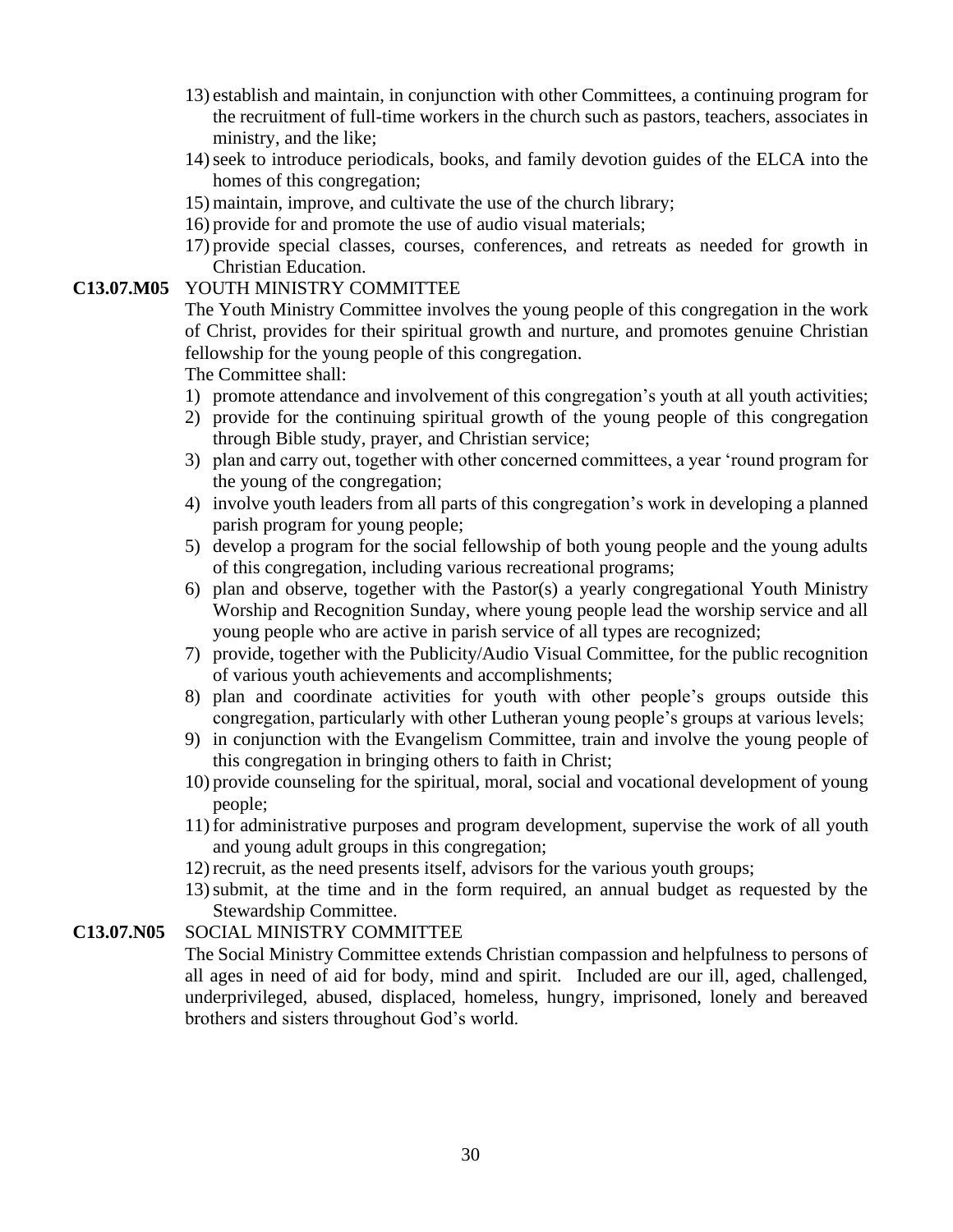The Committee shall:

- 1) study social conditions within this congregation, neighborhood, local community, nation and world and seek ways to respond to these conditions through advocacy and appropriate involvement, always following Christ's calling to our role of servanthood.
- 2) plan a year 'round program of projects and service to involve members of this congregation in addressing hurts and needs. Included will be the World Hunger Appeal; Lutheran World Relief; needs made known to us by the ELCA or the Lower Susquehanna Synod; social and spiritual services for the homebound, those in hospitals, homes for the aging, prisons and other institutions in the community; and support of local food and clothing banks.
- 3) coordinate an annual Harvest Home Service and its distribution, both in conjunction with the Pastors; the collection and distribution of sick room equipment; and this congregation's blood bank membership. This Committee shall also review and screen all appeals for funds and make the appropriate recommendations concerning the appeals, always giving priority to those coming from the ELCA and the Lower Susquehanna Synod.
- 4) serve as liaison between this congregation and church and community organizations and auxiliaries such as the Lancaster County Council of Churches, Church Women United, Luther Acres auxiliary, and Church World Service and to promote the projects and services of these groups.
- 5) submit, at a time and in the form required, an annual budget as requested by the Stewardship & Parish Administration Coordinator.

### **C13.07.O05** PROPERTY COMMITTEE

The Property Committee shall:

- 1) oversee all maintenance and repairs to the church property.
- 2) perform minor repairs on church property and get bids from outside contractors on major repairs.
- 3) check the fire alarm system, fire extinguisher, and their use, exit lights, and also check the buildings for fire hazards.
- 4) work with Parish Fellowship Committee on the use and rental of the building.
- 5) submit, at the time and in the form required, an annual budget as requested by the Stewardship Committee.

# **C13.07.P05** AUDIO VISUAL AND PUBLICITY COMMITTEE

The Audio Visual and Publicity Committee makes available to this congregation equipment and recordings for audio and visual presentations and publicizes the work of this church and of Christ.

The Committee, either corporately or through specifically designated individuals, shall:

- 1) record on audio, CD, and/or video tapes the activities of Redeemer in worship, fellowship, education and service;
- 2) work with Parish Fellowship to plan and hold public opportunities to view and/or hear videos and recordings which portray and otherwise favorably represent the values of the Christian Church;
- 3) in concert with the Social Ministry Committee distribute the above recordings to those unable to participate due to injuries, sickness or other restrictive circumstances;
- 4) keep the various committees apprised of opportunities for using the audio, CD and video recorders and presentation equipment;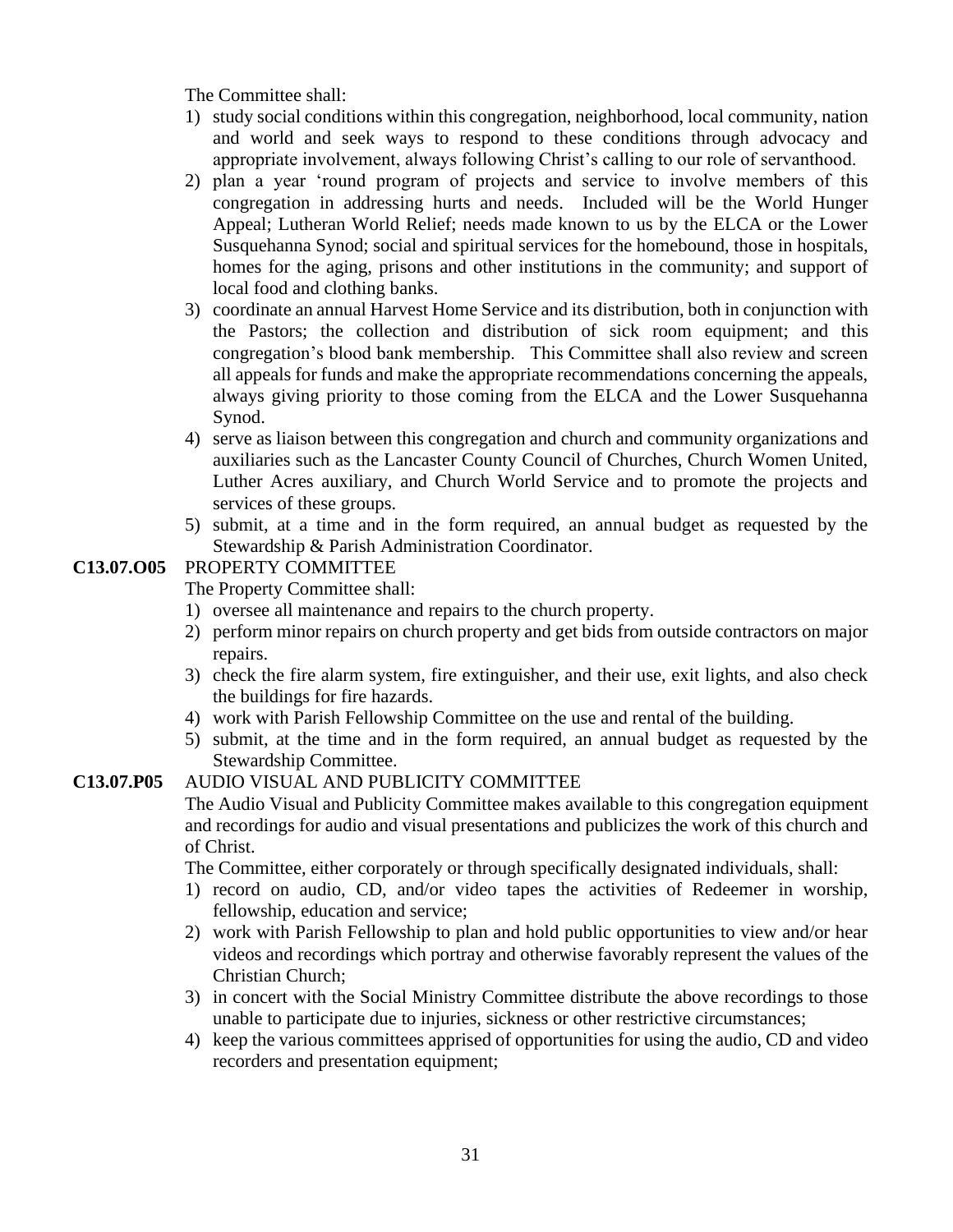- 5) keep this congregation informed about use of the hearing-impaired system in concert with Worship and Music;
- 6) maintain audio and video equipment owned by the church;
- 7) oversee content for outdoor signage on the church property;
- 8) work for enhancement of this congregation's image through news media;
- 9) assist other boards in developing publicity items;
- 10) maintain a scrapbook with newspaper articles about Redeemer;
- 11)submit, at the time and in the form required, an annual budget as requested by the Stewardship Committee.

#### **C13.07.Q05** TRANSPORTATION COMMITTEE

The Transportation Committee provides transportation for the various functions and services of worship of this congregation. This is done because of our limited parking space around the church and it serves a double purpose: to enhance our worshipers' experience by making access easier to the church and to assist the church in being a good neighbor in the community by keeping parking open for residents living in the vicinity.

The Committee shall:

- 1) provide transportation for weekly services as needed between the parking area and the church;
- 2) have vehicles available for use for the Youth Group, Choices and other church functions as needed;
- 3) provide for maintenance and inspections requirements of vehicle or vehicles used to transport;
- 4) arrange for volunteers from this congregation to serve as drivers.
- 5) submit to the Stewardship Committee, in the appropriate format and at the time requested, a budget request for the upcoming year's work.
- **C13.08.** The pastor of this congregation shall be *ex officio* a member of all committees and boards of this congregation. The president of this congregation shall be *ex officio* a member of all committees and boards of this congregation, except the Nominating Committee.

### **Chapter 14.**

### **ORGANIZATIONS WITHIN THIS CONGREGATION**

- **C14.01.** All organizations within this congregation shall exist to aid it in ministering to the members of this congregation and to all persons who can be reached with the Gospel of Christ. As outgrowths and expressions of this congregation's life, the organizations are subject to its oversight and direction. This congregation at its meeting shall determine their policies, guide their activities, and receive reports concerning their membership, work, and finances.
- **C14.02.** Special interest groups, other than those of the official organizations of the Evangelical Lutheran Church in America, may be organized only after authorization has been given by the Congregation Council.

### **Chapter 15.**

### **DISCIPLINE OF MEMBERS AND ADJUDICATION**

**\*C15.01.** Persistent and public denial of the Christian faith, willful or criminal conduct grossly unbecoming a member of the Church of Christ, continual and intentional interference with the ministry of this congregation, or willful and repeated harassment or defamation of member(s) of this congregation is sufficient cause for discipline of a member. Prior to disciplinary action, reconciliation and repentance will be attempted following Matthew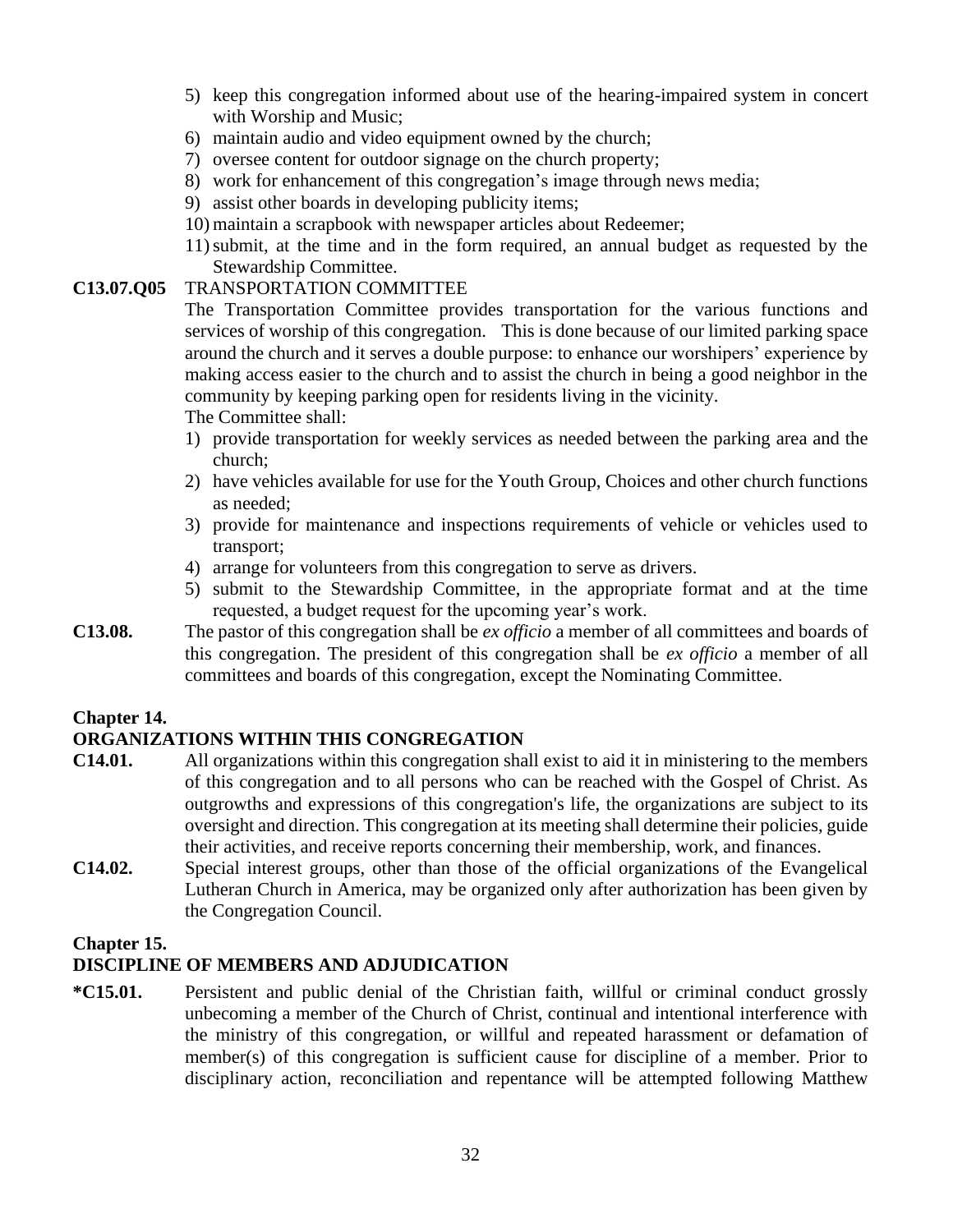18:15–17, proceeding through these successive steps, as necessary: a) private counsel and admonition by the pastor, b) censure and admonition by the pastor in the presence of two or three witnesses, c) written referral of the matter by the Congregation Council to the vice president of the synod, who will refer it to a consultation panel drawn from the Consultation Committee of the synod, and d) written referral of the matter by the consultation panel to the Committee on Discipline of the synod. If, for any reason, the pastor is unable to administer the admonitions required by paragraphs a. and b. hereof, those steps may be performed by another pastor chosen by the Executive Committee of the Congregation Council.

- **\*C15.02.** The process for discipline of a member of this congregation shall be governed as prescribed by the chapter on discipline in the *Constitution, Bylaws, and Continuing Resolutions of the Evangelical Lutheran Church in America*. If the counseling, censure, and admonitions pursuant to \*C15.01. do not result in repentance and amendment of life, charges against the accused member(s) that are specific and in writing may be prepared by the Congregation Council, signed, and submitted to the vice president of the synod. The vice president shall select from the synod's Consultation Committee a panel of five members (three laypersons and two ministers of Word and Sacrament). A copy of the written charges shall be provided to the consultation panel and the accused member(s). The consultation panel, after requesting a written reply to the charges from the accused member(s), shall consider the matter and seek a resolution by means of investigation, consultation, mediation, or whatever other means may seem appropriate. The panel's efforts to reach a mutually agreeable resolution shall continue for no more than 45 days after the matter is submitted to it.
- **\*C15.03.** If the consultation panel fails to resolve the matter, that panel shall refer the case in writing, including the written charges and the accused member's reply, to the Committee on Discipline of the synod for a hearing. A copy of the panel's written referral shall be delivered to the vice president of the synod, the Congregation Council, and the accused member(s) at the same time it is sent to the Committee on Discipline of the synod. The Executive Committee of the Synod Council shall then select six members from the Committee on Discipline to decide the case and shall appoint a member of the Synod Council to preside as nonvoting chair. Those six members, plus the nonvoting chair, comprise the discipline hearing panel for deciding the case. The Congregation Council and the accused member(s) are the parties to the case.
- **\*C15.04.** The discipline hearing panel shall commence and conduct the disciplinary hearing in accordance with the provisions governing discipline of congregation members prescribed in the *Constitution, Bylaws, and Continuing Resolutions of the Evangelical Lutheran Church in America.*
- **\*C15.05.** By the vote of at least two-thirds of the members of the discipline hearing panel who are present and voting, one of the following disciplinary sanctions can be imposed:
	- a. suspension from the privileges of congregation membership for a designated period of time;
	- b. suspension from the privileges of congregation membership until the pastor and Congregation Council receive evidence, satisfactory to them, of repentance and amendment of life;
	- c. termination of membership in this congregation; or
	- d. termination of membership in this congregation and exclusion from the church property and from all congregation activities.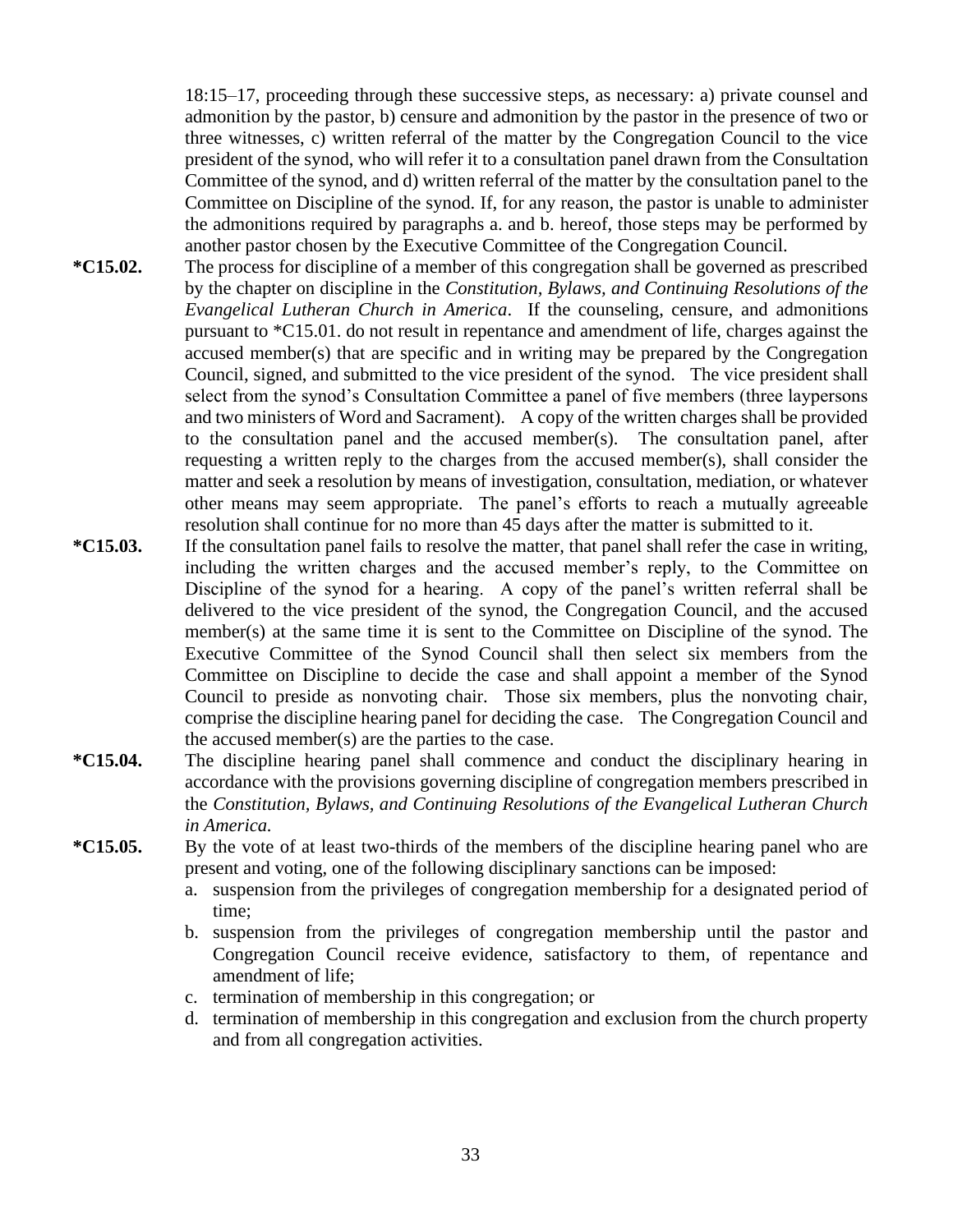- **\*C15.06.** The written decision of the discipline hearing panel shall be sent to the vice president of the synod, the accused member(s), and the Congregation Council as required by the *Constitution, Bylaws, and Continuing Resolutions of the Evangelical Lutheran Church in America*. The decision of the discipline hearing panel shall be implemented by the Congregation Council and recorded in the minutes of the next council meeting.
- **\*C15.07.** No member of this congregation shall be subject to discipline a second time for offenses that a discipline hearing panel has heard previously and decided pursuant to this chapter.

#### **\*C15.10. Adjudication**

**\*C15.11.** When there is disagreement between or among factions within this congregation on a substantive issue which cannot be resolved by the parties, members of this congregation may petition the synod bishop for consultation after informing the president of this congregation of their intent to do so. The synod bishop shall seek a timely resolution of the dispute. If the issue relates directly to the pastor, the bishop may begin the process in †S14.18.d. In all other matters, if the bishop's consultation fails to resolve the issue, the bishop shall refer the matter to the Consultation Committee of the synod, which shall undertake efforts to find an appropriate solution. If the Consultation Committee's efforts fail to resolve the dispute, the entire matter shall be referred to the Synod Council for adjudication by whatever process the Council deems necessary. The Synod Council's decision shall be final.

#### **Chapter 16. AMENDMENTS**

- **\*C16.01.** Unless provision \*C16.04. is applicable, those sections of this constitution that are not required, in accord with the *Model Constitution for Congregations of the Evangelical Lutheran Church in America*, may be amended in the following manner. Amendments may be proposed by at least 5 voting members or by the Congregation Council. Proposals must be filed in writing with the Congregation Council 60 days before formal consideration by this congregation at a regular or special Congregation Meeting called for that purpose. The Congregation Council shall notify this congregation's members of the proposal together with the council's recommendations at least 30 days in advance of the meeting. Notification may take place by mail or electronic means, as permitted by state law.
- **\*C16.02.** An amendment to this constitution, proposed under \*C16.01., shall:
	- a. be approved at any legally called meeting of this congregation by a majority vote of those voting members present and voting;
	- b. be ratified without change at the next regular meeting of this congregation held pursuant to C10.01. by a two-thirds vote of those voting members present and voting; and
	- c. have the effective date included in the resolution<sup>1</sup> and noted in the constitution.
- **\*C16.03.** Any amendments to this constitution that result from the processes provided in \*C16.01. and \*C16.02. shall be sent by the secretary of this congregation to the synod. The synod shall notify this congregation of its decision to approve or disapprove the proposed changes; the changes shall go into effect upon notification that the synod has approved them.
- **\*C16.04.** This constitution may be amended to bring any section into conformity with a section or sections, either required or not required, of the *Model Constitution for Congregations of the Evangelical Lutheran Church in America* as most recently amended by the Churchwide Assembly. Such amendments may be approved by a majority vote of those voting

<sup>1</sup> *Such an effective date must be stated in relation to the requirements of \*C16.03. to allow time for synod review of the amendment.*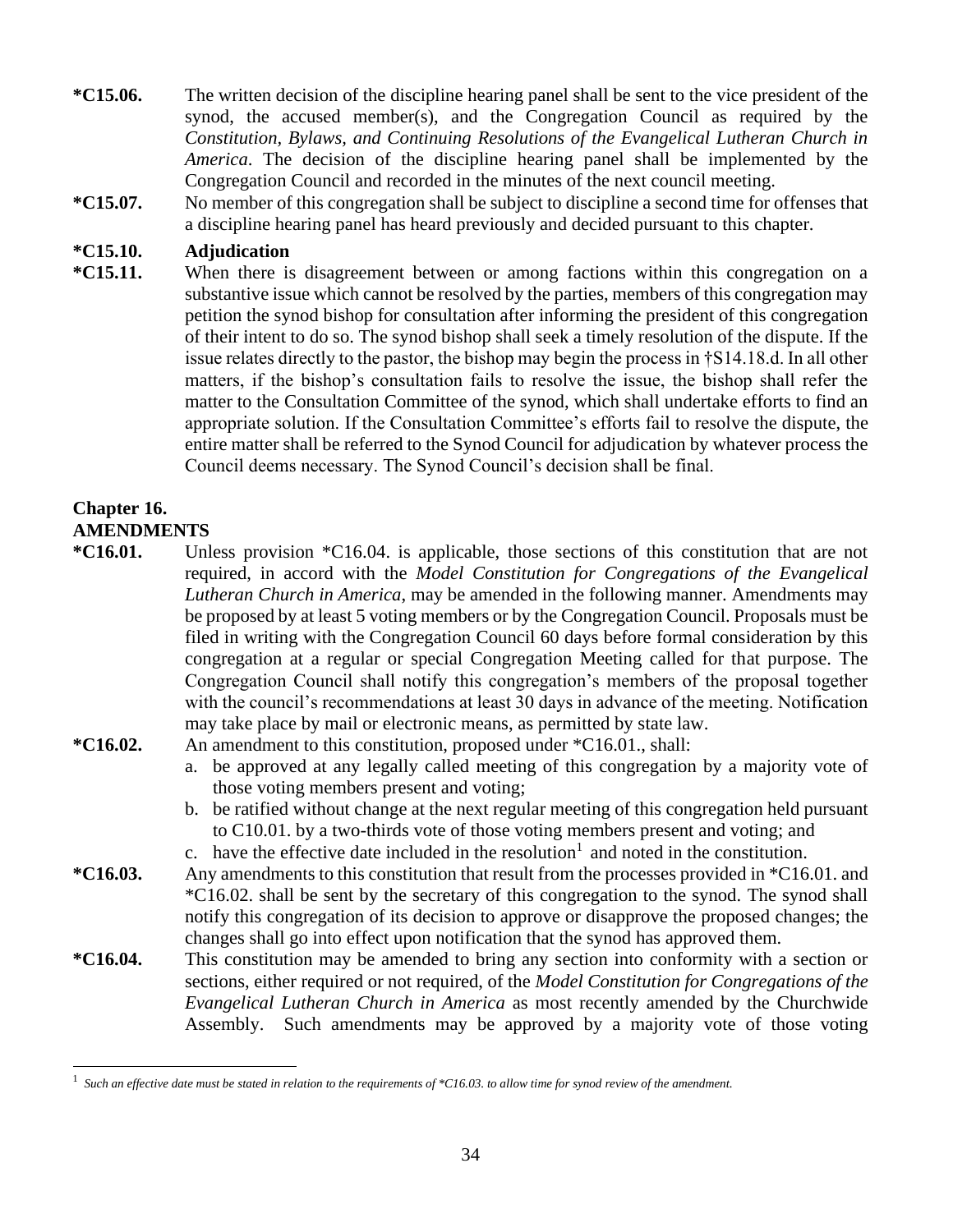members present and voting at any legally called meeting of this congregation without presentation at a prior meeting of this congregation, provided that the Congregation Council has submitted by mail or electronic means, as permitted by state law, notice to this congregation of such an amendment or amendments, together with the council's recommendations, at least 30 days prior to the meeting. Upon the request of at least two (2) voting members of this congregation, the Congregation Council shall submit such notice. Following the adoption of an amendment, the secretary of this congregation shall submit a copy thereof to the synod. Such provisions shall become effective immediately following a vote of approval.

**C16.04.01** The sections of this constitution marked with an asterisk must be used without alteration or amendment of the text in any manner (neither deletions nor additions.)

# **Chapter 17.**

#### **BYLAWS**

- **\*C17.01.** This congregation may adopt bylaws. No bylaw may conflict with this constitution.
- **\*C17.02.** Bylaws may be adopted or amended at any legally called meeting of this congregation with a quorum present by a two-thirds vote of those voting members present and voting.
- **\*C17.03.** Changes to the bylaws may be proposed by any voting member, provided that such additions or amendments be submitted in writing to the Congregation Council at least 60 days before a regular or special Congregation Meeting called for that purpose. The Congregation Council shall notify this congregation's members of the proposal with the council's recommendations at least 30 days in advance of the Congregation Meeting. Notification may take place by mail or electronic means, as permitted by state law.
- **\*C17.04.** Adopted or amended bylaws shall be sent by the secretary of this congregation to the synod.

#### **Chapter 18.**

#### **CONTINUING RESOLUTIONS**

- **\*C18.01.** This congregation in a legally called meeting or the Congregation Council may enact continuing resolutions. Such continuing resolutions may not conflict with the constitution or bylaws of this congregation.
- **\*C18.02.** Continuing resolutions shall be enacted or amended by a majority vote of a meeting of this congregation or a two-thirds vote of all voting members of the Congregation Council.
- **\*C18.03.** Adopted or amended continuing resolutions shall be sent by the secretary of this congregation to the synod.

#### **Chapter 19. INDEMNIFICATION**

**\*C19.01.** Consistent with the provisions of the laws under which this congregation is incorporated, this congregation may adopt provisions providing indemnification for each person who, by reason of the fact that such person is or was a Congregation Council member, officer, employee, agent, or other member of any committee of this congregation, was or is threatened to be made a party to any threatened, pending, or completed civil, criminal, administrative, arbitration, or investigative proceeding.